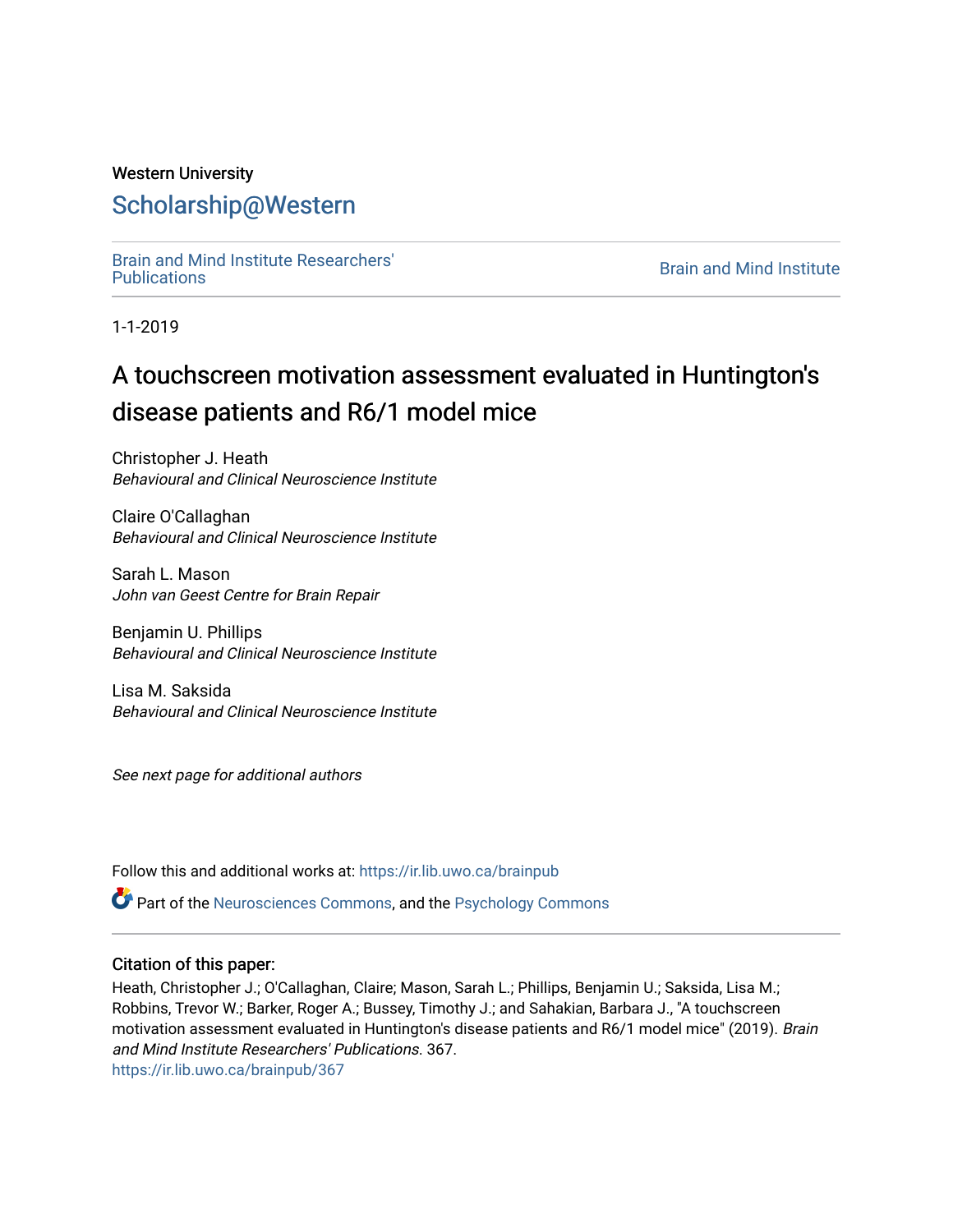#### Authors

Christopher J. Heath, Claire O'Callaghan, Sarah L. Mason, Benjamin U. Phillips, Lisa M. Saksida, Trevor W. Robbins, Roger A. Barker, Timothy J. Bussey, and Barbara J. Sahakian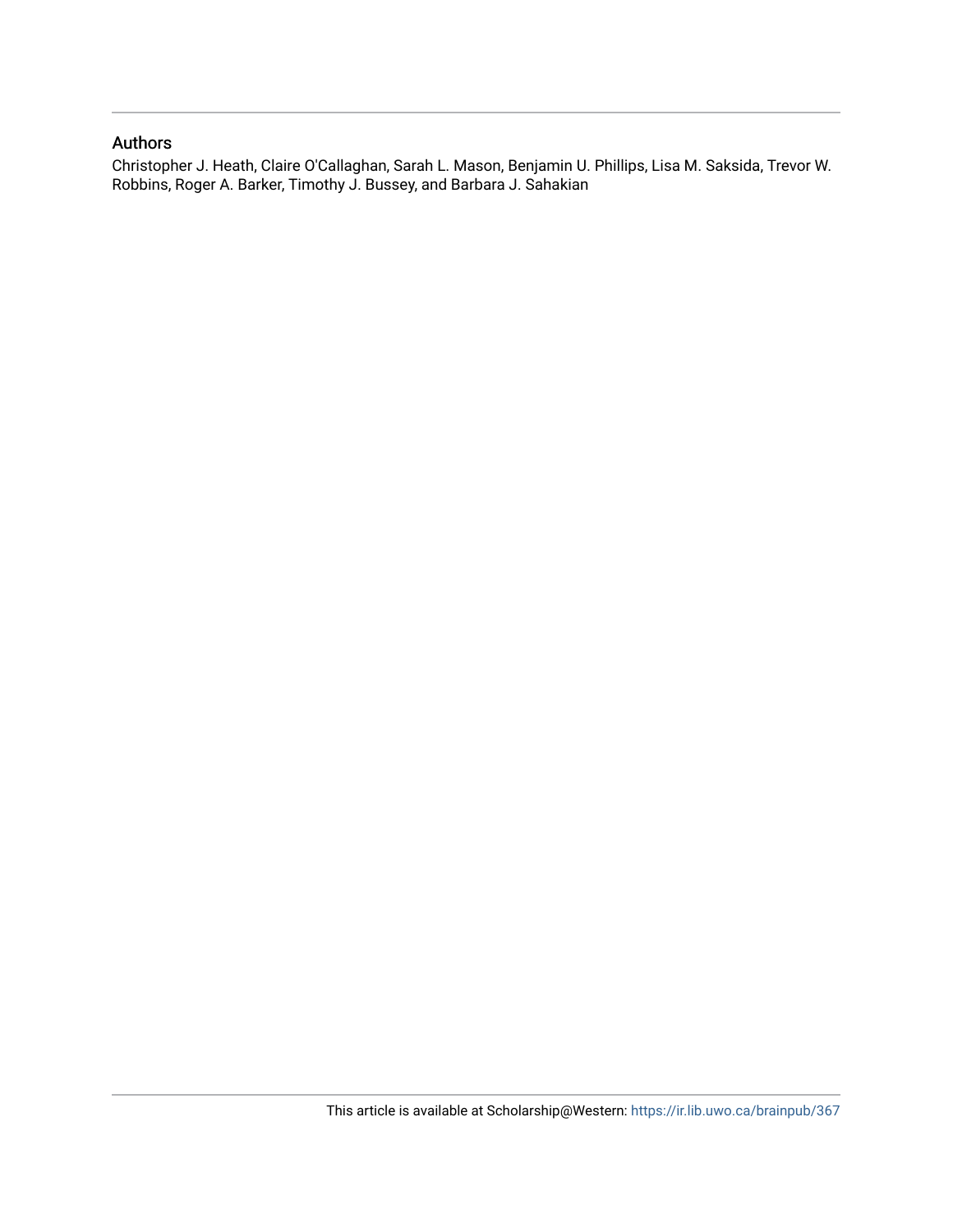



# A Touchscreen Motivation Assessment Evaluated in [Huntington's Disease Patients and](https://www.frontiersin.org/articles/10.3389/fneur.2019.00858/full) R6/1 Model Mice

#### [Christopher J. Heath](http://loop.frontiersin.org/people/342500/overview)<sup>1,2\*†</sup>, [Claire O'Callaghan](http://loop.frontiersin.org/people/112310/overview)<sup>1,3\*†</sup>, [Sarah L. Mason](http://loop.frontiersin.org/people/657231/overview)<sup>4†</sup>, [Benjamin U. Phillips](http://loop.frontiersin.org/people/206800/overview)<sup>1</sup>, [Lisa M. Saksida](http://loop.frontiersin.org/people/1304/overview)<sup>1,5</sup>, [Trevor W. Robbins](http://loop.frontiersin.org/people/11094/overview)<sup>1</sup>, [Roger A. Barker](http://loop.frontiersin.org/people/33495/overview)<sup>4†</sup>, [Timothy J. Bussey](http://loop.frontiersin.org/people/733424/overview)<sup>1,5‡</sup> and [Barbara J. Sahakian](http://loop.frontiersin.org/people/666513/overview)<sup>6‡</sup>

<sup>1</sup> Department of Psychology, Behavioural and Clinical Neuroscience Institute, University of Cambridge, Cambridge, United Kingdom, <sup>2</sup> School of Life, Health and Chemical Sciences, The Open University, Milton Keynes, United Kingdom, <sup>3</sup> Brain and Mind Centre, University of Sydney, Sydney, NSW, Australia, <sup>4</sup> John van Geest Centre for Brain Repair, Addenbrooke's Hospital, University of Cambridge School of Clinical Medicine, Cambridge, United Kingdom, <sup>5</sup> Department of Physiology and Pharmacology, Schulich School of Medicine and Dentistry, University of Western Ontario, London, ON, Canada, <sup>6</sup> Department of Psychiatry, University of Cambridge School of Clinical Medicine, Cambridge, United Kingdom

Apathy is pervasive across many neuropsychiatric disorders but is poorly characterized mechanistically, so targeted therapeutic interventions remain elusive. A key impediment has been the lack of validated assessment tools to facilitate translation of promising findings between preclinical disease models and patients. Apathy is a common symptom in Huntington's disease. Due to its established genetic basis and the availability of defined animal models, this disease offers a robust translational framework for linking motivated behavior with underlying neurobiology and an ideal context in which to evaluate a quantitative, translational apathy assessment method. In this study we therefore aimed to demonstrate the validity of using touchscreen-delivered progressive ratio tasks to mirror apathy assessment in Huntington's disease patients and a representative mouse model. To do this we evaluated Huntington's disease patients ( $n = 23$ ) and age-matched healthy controls ( $n = 20$ ), and male R6/1 mice ( $n = 23$ ) and wildtype controls ( $n =$ 29) for apathy-like behavior using touchscreen-delivered progressive ratio tasks. The primary outcome measure of the assessment was breakpoint, defined as the highest number of touchscreen responses emitted before task engagement ceased. Patients and R6/1 mice were both found to exhibit significantly reduced breakpoints relative to their respective control groups, consistent with apathy-like behavior. This performance was also not associated with motoric differences in either species. These data demonstrate the utility of touchscreen-delivered progressive ratio tasks in detecting clinically relevant motivational deficits in Huntington's disease. This approach may offer a platform from which clinically relevant mechanistic insights concerning motivation symptoms can be derived and provide an effective route for translation of promising preclinical findings into viable therapeutic interventions.

Keywords: Huntington's disease, apathy, touchscreen, translational, motivation, progressive ratio

#### **OPEN ACCESS**

#### Edited by:

Giuseppe De Michele, University of Naples Federico II, Italy

#### Reviewed by:

Natascia De Lucia, Azienda Ospedaliera Universitaria Federico II, Italy Anne-Catherine Bachoud-Lévi, Université Paris Est/Assistance Publique -Hôpitaux de Paris/INSERM/Ecole Normale Supéruiere, France

#### \*Correspondence:

Christopher J. Heath [christopher.heath@open.ac.uk](mailto:christopher.heath@open.ac.uk) Claire O'Callaghan [co365@cam.ac.uk](mailto:co365@cam.ac.uk)

†These authors have contributed equally to this work ‡These authors have contributed equally to this work

#### Specialty section:

This article was submitted to Movement Disorders, a section of the journal Frontiers in Neurology

Received: 21 March 2019 Accepted: 24 July 2019 Published: 09 August 2019

#### Citation:

Heath CJ, O'Callaghan C, Mason SL, Phillips BU, Saksida LM, Robbins TW, Barker RA, Bussey TJ and Sahakian BJ (2019) A Touchscreen Motivation Assessment Evaluated in Huntington's Disease Patients and R6/1 Model Mice. Front. Neurol. 10:858. doi: [10.3389/fneur.2019.00858](https://doi.org/10.3389/fneur.2019.00858)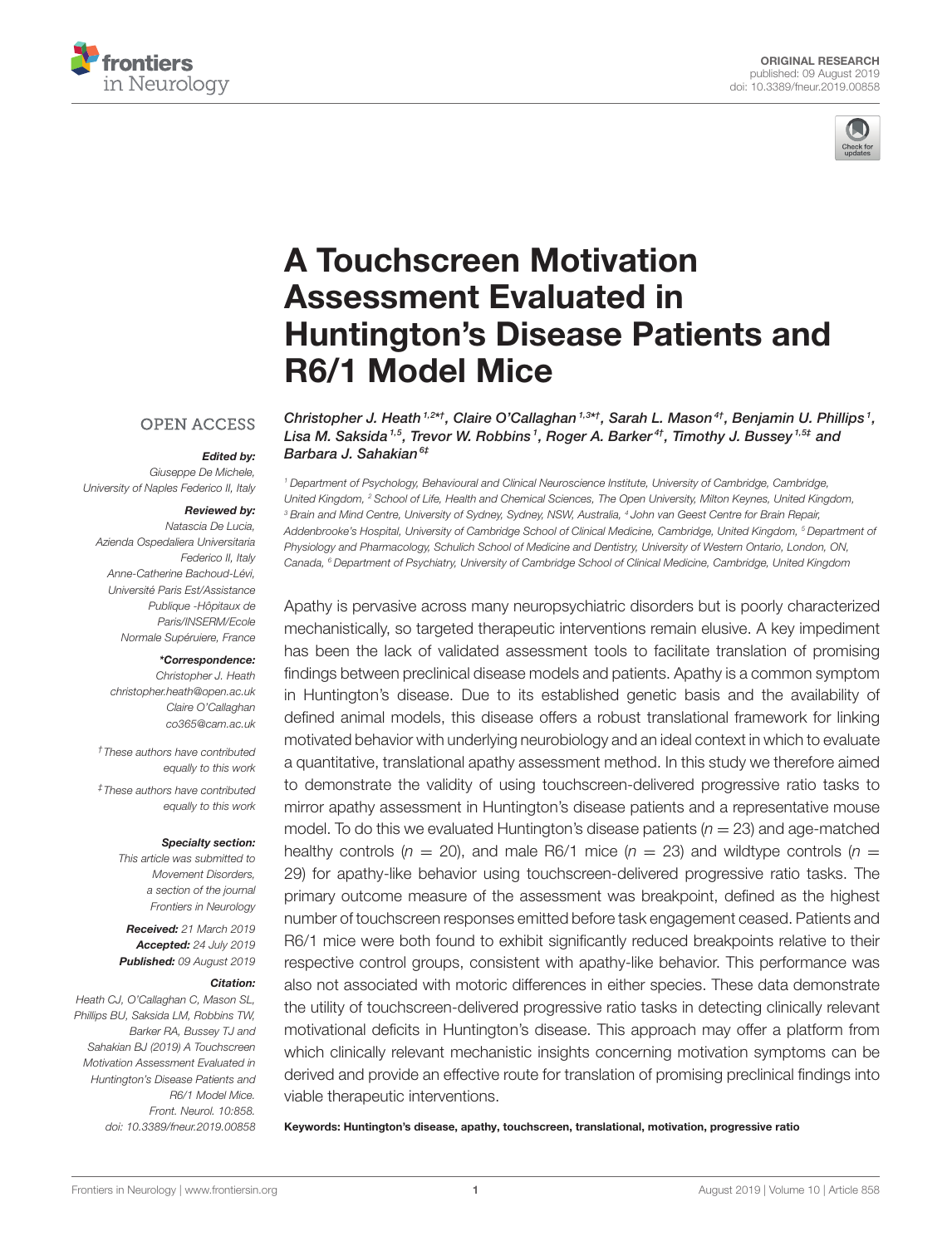# INTRODUCTION

Apathy is a multidimensional construct that encompasses a wide range of clinical features, including reductions in goaldirected behavior, cognitive activity, and emotional expression [\(1–](#page-10-0)[4\)](#page-10-1). It is a prominent feature of many neurodegenerative and neuropsychiatric disorders including Alzheimer's disease, Parkinson's disease, Huntington's disease (HD), and schizophrenia [\(5](#page-10-2)[–8\)](#page-10-3).

Huntington's disease is classically conceptualized with a triadic presentation of motoric, cognitive, and neuropsychiatric symptoms [\(9\)](#page-10-4). Apathy is one of the earliest neuropsychiatric symptoms [\(10\)](#page-10-5) with prevalence rates of 34–76% across the disease course [\(11–](#page-10-6)[13\)](#page-10-7) and can present in advance of the motoric symptoms associated with the disease [\(14\)](#page-10-8). Unlike other neuropsychiatric features of HD, apathy progressively worsens as the disease advances [\(10,](#page-10-5) [15\)](#page-10-9) and is associated with a broader decline in other cognitive domains and daily functioning [\(16\)](#page-10-10).

Despite its prevalence and impact on quality of life for both patients and caregivers, apathy remains a difficult symptom to treat effectively in HD, with no successful HD apathy treatment trial reported to date [\(17\)](#page-10-11). This is partly due to the often mixed neuropsychiatric presentation of these patients and concerns around polypharmacy particularly related to medication interactions and side-effects leading to exacerbation of other neuropsychiatric symptoms [\(14,](#page-10-8) [18\)](#page-10-12). Beyond these clinical practice-related concerns, effective treatment of apathy is also considered challenging as it is linked to a range of etiologies involving multiple neural systems [\(19\)](#page-10-13) such that underlying causal mechanisms remain unknown. Indeed, distinct from other neuropsychiatric symptoms associated with HD, apathy has not yet been associated with physiological biomarkers such as plasma cytokines [\(20\)](#page-10-14) or white matter fractional anisotropy [\(21\)](#page-10-15), potentially indicating a multi-factorial pathophysiological cascade, though a recent study did report an association with changes in cortical  $CB_1R$  expression [\(22\)](#page-10-16). Furthermore, objective measures for apathy, which are needed to detect and monitor symptom severity and track the effectiveness of interventions, are lacking. Therefore, identification of viable neuropharmacological targets and screening of prospective treatments for efficacy is particularly challenging.

A substantial proportion of apathy-targeted research has utilized subjective questionnaire assessments. Questionnaires are problematic for longitudinal tracking of symptoms and for clinical trials, as they rely on the accuracy of patient self-report or require an observant and unbiased informant, with some indications that the extent of correlation between reports of neuropsychiatric symptomology in HD from patients relative to informants varies as a function of disease state, suggesting issues related to patient insight can impact severity estimates [\(23,](#page-10-17) [24\)](#page-10-18). Furthermore, variability in the approach used to evaluate apathy in HD has been suggested as a contributor to the wide prevalence rate estimates for this symptom [\(14\)](#page-10-8). To advance understanding of apathy in HD and generate efficacious treatment strategies, there is therefore a pressing need to develop more objective motivation assessments that can ideally be used both preclinically and in patients [\(25\)](#page-10-19).

Touchscreen-delivered motivation assessments could offer a route to achieve this goal [\(26–](#page-10-20)[29\)](#page-10-21). Performance in touchscreen assessments targeting other cognitive domains in humans [\(30,](#page-10-22) [31\)](#page-10-23) and rodents [\(32–](#page-10-24)[34\)](#page-11-0) are similarly impacted by mutations in a homologous disease related gene (Dlg2) [\(35\)](#page-11-1), and in Alzheimer's disease patients and the 3xTgAD rodent model of the disease [\(36\)](#page-11-2). Findings derived from these tools therefore have the potential to facilitate rapid identification of relevant neurobiological substrates, pathological mechanisms, and novel therapeutics.

We have capitalized on this approach to assess motivational deficits in HD using analogous touchscreen-delivered progressive ratio (PR) tasks in patients and in a well-characterized transgenic mouse model of this disease. In PR schedules, participants earn a reward following emission of a defined number of responses. The number of responses required for each subsequent reward increases according to a pre-defined sequence. This continues until the participant reaches their breakpoint, which is defined as the number of responses emitted for the last reward successfully earned before responding ceases [\(37\)](#page-11-3). Breakpoint is taken as an index of the reinforcing effects of a stimulus [\(38\)](#page-11-4) and is based on an effort-cost computation where reward value is weighed against effort expenditure [\(39\)](#page-11-5). A PR schedule can therefore measure specific sub-processes of motivated behavior, namely reward sensitivity and sustaining effort. These schedules have been widely used in animals and humans to evaluate the reinforcing effects of drugs and the impact of varying dosages [\(40,](#page-11-6) [41\)](#page-11-7). More recently, however, their utility in measuring motivation in neuropsychiatric conditions has been demonstrated in schizophrenia, where breakpoints have been related to clinical amotivation as assessed by behavioral scales [\(39,](#page-11-5) [42\)](#page-11-8) and in relevant animal disease models [\(43,](#page-11-9) [44\)](#page-11-10).

Here, we utilized a newly developed touchscreen-based PR task to objectively assess motivation in HD patients [\(31\)](#page-10-23). This task is largely non-verbal and the associated cognitive demands are low, making it suitable for use in a range of clinical conditions. In parallel, we employed the rodent touchscreen PR schedule [\(45,](#page-11-11) [46\)](#page-11-12) to evaluate motivation in the R6/1 mouse model. In addition to numerous similarities in paradigm design and implementation, these assessments provide a variety of analogous outcome measures thereby facilitating direct interspecies comparison of performance metrics. Taken together, this study presents an initial characterization of the touchscreen PR schedule as a tool with utility in HD populations and with high translational potential for the assessment of motivation in this disease context.

## MATERIALS AND METHODS

#### Human Participant Case Selection

Huntington's disease patients ( $n = 23$ ) were recruited from the regional NHS Huntington's disease service clinic at the John van Geest Center for Brain Repair, Cambridge, UK. All had received a diagnostic confidence rating of 4 by an accredited HD clinician. Of these, 20 were receiving HD treatment (either monotherapy with olanzapine, amantadine, tetrabenazine or risperidone; or combinations of these) and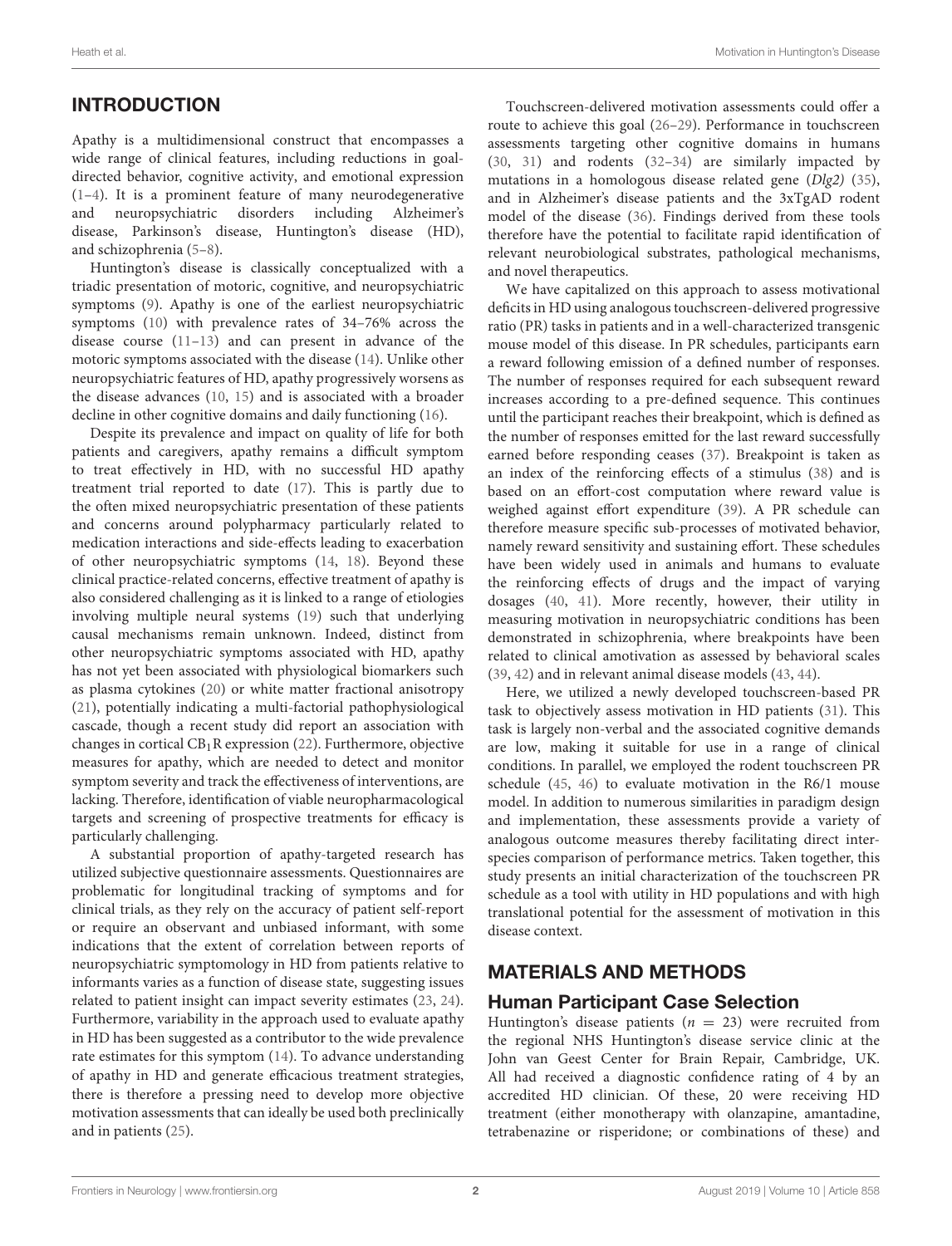<span id="page-4-0"></span>TABLE 1 | Demographic and clinical characteristics of human participants.

| Demographic/clinical<br>characteristic | HD                  | Control            | <i>p</i> -value |
|----------------------------------------|---------------------|--------------------|-----------------|
| N                                      | 23                  | 20                 |                 |
| Sex (M:F)                              | 13:10               | 10:10              |                 |
| Age                                    | 53.6 (25-76; 14.6)  | 52.2 (20-81; 20.2) | n.s.            |
| MMSE (max. 30)                         | 26.0 (19 - 30; 3.0) | 29.7 (28-30; .63)  | ***             |
| ACE-R (max. 100)                       | 77.6 (56-93; 12.9)  | 97.2 (96-99; 1.7)  | ***             |
| CBI-R (max. 180)                       | 53.1 (13-114; 23.7) |                    |                 |
| Total motor score                      | 28.0 (4-50; 13.9)   |                    |                 |
| Functional activity                    | 18.0 (11-25; 4.3)   |                    |                 |
| Total functional<br>capacity           | $8.7$ (3-25; 4.8)   |                    |                 |

Mean (range; standard deviation). n.s., non-significant; \*\*\*p < 0.001. MMSE, Mini-Mental State Examination; ACE-R, Addenbrooke's Cognitive Examination-Revised; CBI-R, Cambridge Behavioral Inventory-Revised.

13 were also treated for affective problems (with selective serotonin reuptake inhibitors or benzodiazepine monotherapy, or a combination thereof).

Patients were evaluated using the UHDRS and scores for total functional capacity and functional activity scales as well as total motor scores were recorded. The Addenbrooke's Cognitive Examination-Revised [ACE-R; [\(47\)](#page-11-13)] was administered as a measure of general cognition and the Cambridge Behavioral Inventory-Revised [CBI-R; [\(48\)](#page-11-14)] was used to evaluate behavioral symptoms.

Age-matched controls  $(n = 20)$  were recruited from a volunteer panel at the Behavioral and Clinical Neuroscience Institute, University of Cambridge, UK. Exclusion criteria for controls were presence of known neurological or psychiatric disorders, use of psychoactive medications or significant head injury. Older controls (over 50 years) were screened for cognitive impairment using the ACE-R with the established cut-off of 88 or above [\(47\)](#page-11-13).

The human arm of the study was approved by the local Research Ethics Committee (reference number 09/H0308/2) and Cambridge University Hospitals NHS Foundation Trust Research and Development Department. All participants provided informed consent in accordance with the Declaration of Helsinki. See **[Table 1](#page-4-0)** for demographic details and clinical characteristics.

#### Apathy Questionnaire Assessment

An informant-rated version of the Apathy Evaluation Scale (AES) [\(49\)](#page-11-15) was employed as a clinical apathy measure in the HD patients. The AES assesses behavioral and psychological manifestations of apathy over the past 4 weeks and item frequency is scored on a four-point scale. AES scores are reported as a percentage, with higher values indicating increased levels of apathy.

Controls completed a self-rated apathy questionnaire (LARS-e). Based on the Lille Apathy Rating Scale (LARS) [\(50\)](#page-11-16), the LARS-e is modified and extended to be sensitive to motivational variations in healthy populations [\(51\)](#page-11-17). Items are rated on a five-point scale. LARS-e scores are reported as their reciprocal percentage, with higher scores indicating increased levels of apathy.

#### Human Progressive Ratio Task

This task is part of the EMOTICOM battery [\(31\)](#page-10-23) and is administered on a touchscreen laptop (Dell XT3). A maximum of 437 trials are possible in this task, each being self-paced with participants required to press a "Next" button to begin each trial. The task has three consecutive trial blocks associated with a progressively smaller reward value (£1, 20p, and 4p).

In each trial, four red squares are presented and participants are instructed to select the square that differs in size to the other three. Participants initially need to complete 4 selections to receive a reward, with this doubling to 8, 16, and 32 responses. Participants are informed that they can stop performing the task at any point, but they must then sit facing the screen for any remaining session time. The task is stopped by pressing a "Quit" button, which remains available throughout. Participants were not rewarded with money in this study as performance-based reimbursement was not permitted by the ethics committee, but they were instructed to engage as if real money was at stake.

Breakpoint was defined as the number of trials completed before quitting the task. Other outcome measures included the post reinforcement pause, defined as the average time taken to initiate the next trial following a rewarded trial, and the running rate, defined as the number of responses emitted per second over the task correcting for the post reinforcement pause (i.e., responses/total time in seconds minus post reinforcement pauses).

#### Animals

Male R6/1 mice [\(52\)](#page-11-18) on the B6CBAF1/J background bred at the University of Cambridge were utilized in this study. R6/1 ( $n = 23$ ; mean CAG repeat length = 120  $\pm$  0.29) and wildtype (WT) littermate controls ( $n = 29$ ) were moved from the breeding facility at 6 weeks of age and housed in the behavioral assessment facility in mixed genotype groups in a humidityand temperature-controlled housing room with a 12 h lightdark cycle (lights off: 0700). Mice were left undisturbed except for normal husbandry for 7 days following transfer to allow facility acclimatization. Cages were changed once weekly and drinking water bottles twice weekly. All animals experienced single daily behavioral training sessions 5–7 days per week with experimenters blind to genotype. All procedures were conducted during the dark phase of the cycle, reviewed and approved by the University of Cambridge AWERB and performed in accordance with the United Kingdom Animals (Scientific Procedures) Act (1986) and the United Kingdom Animals (Scientific Procedures) Act (1986) Amendment Regulations 2012.

## Food Restriction and Reward Habituation

From 7 weeks of age, animals were regularly handled to habituate them to the experimenters and weighed daily to establish stable free-feeding weights. Food restriction to ∼85–90% of free-feeding weight consisted of providing limited amounts of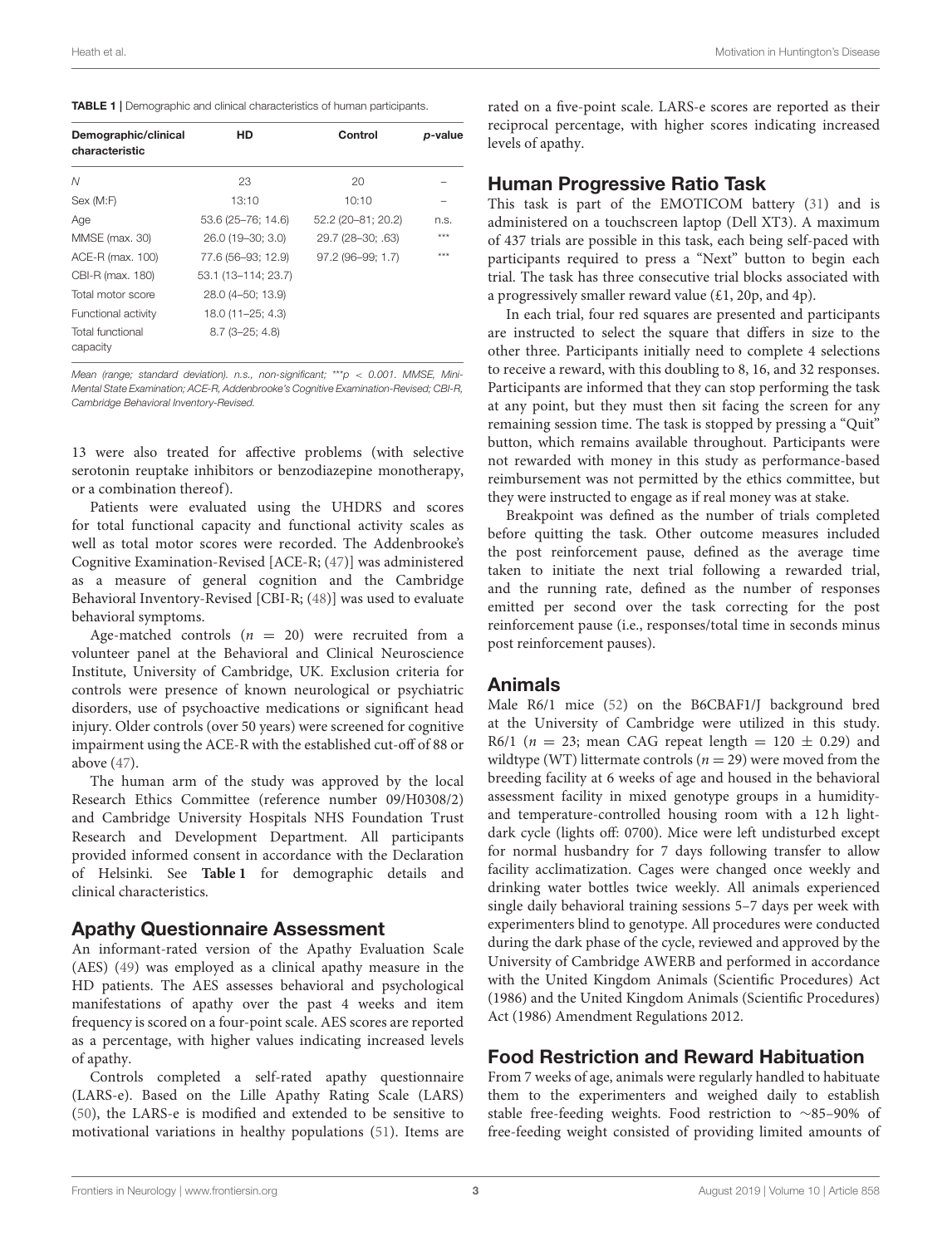standard laboratory chow (RM 3; Special Diet Services, Essex, UK) daily.

Animals were habituated to the liquid reward used in the PR assessment (Yazoo Strawberry UHT milkshake; FrieslandCampina UK, Horsham, UK), by placing a sample in a small bowl in each cage for two consecutive days immediately prior to behavioral training. The liquid reward sample was provided coincident with chow pellet delivery to minimize neophobia [\(32\)](#page-10-24).

#### Apparatus

Behavioral assessments were conducted in standard Bussey-Saksida mouse touchscreen chambers (Campden Instruments Ltd., Loughborough, UK) as described in detail previously [\(32–](#page-10-24) [34\)](#page-11-0). Briefly, these chambers consist of a behavioral arena with a perforated stainless steel floor and trapezoidal black plastic walls which open on to a touchscreen (12.1 inch; resolution 800  $\times$ 600). In these chambers, an array of infrared (IR) photo-detection beams are projected immediately above the surface of the touchscreen so that animals do not have to exert any mechanical pressure to successfully register a response. A reward collection magazine is located on the wall opposite the touchscreen. This contains an LED which is illuminated upon reward delivery.

Each arena is housed within a dense fibreboard sound attenuating chamber equipped with an LED house light and a fan to provide ventilation and mask background noise. Animals are observed through overhead IR-sensitive cameras and IR emitters sited along the length of the arena. The chambers are also equipped with IR photo-detection beams which run across the floor of the arena (rear beam  $=$  3 cm from magazine port and front beam  $= 6 \text{ cm}$  from screen) to monitor horizontal locomotor activity independently of task-specific locomotor proxy measures. A tone generator and speaker are also located directly above the behavioral arena.

For this study the standard "5-choice" mask (Campden Instruments Ltd.) was placed in front of the touchscreen [\(45,](#page-11-11) [46\)](#page-11-12). This mask contains a row of 5 square apertures measuring  $4 \times$ 4 cm, each spaced 1 cm apart and positioned 1.5 cm above the floor of the arena. The mask was used to guide responding and minimize unintended screen contact by the mice. The central response aperture was the only location in which stimuli were presented in this study.

#### Touchscreen Behavioral Chamber Training

Mice were first habituated to the chambers and then underwent initial operant training to associate stimulus offset with reward delivery in the magazine unit positioned opposite the touchscreen. A fixed ratio (FR) schedule requiring an invariant number of touchscreen responses to yield reward delivery was then introduced. Reward volume was set at 20 µL throughout.

#### Behavioral Chamber Habituation

Mice were habituated to the chambers with a single 20 min session in which the animals were placed in the chambers and locomotor beam breaks, magazine entries, and screen touches were recorded. There were no programmed consequences for any behavioral response. To facilitate habituation, 200 µL of liquid reward was delivered to the magazine at the start of the session.

#### Initial Operant Training

Initial operant training consisted of one 60 min session in which animals were trained to associate stimulus offset with reward delivery. This session consisted of 30 trials in which the target stimulus (a white square) was presented in the central touchscreen response aperture. The stimulus was displayed for 30 s and upon stimulus offset a tone (3 kHz, 1,000 ms) was presented, the magazine illuminated and liquid reward  $(20 \mu L)$ delivered. The magazine remained illuminated until reward collection, at which point a 5s inter-trial interval (ITI) was enforced. Upon completion of the ITI the next trial began with stimulus display. If during presentation the animal touched the target stimulus, it was immediately removed from the screen, the tone was presented, the magazine was illuminated and a triple volume of liquid reward (60  $\mu$ L) was delivered. Mice were required to collect 30 rewards in a single session before progression to the next stage of training.

#### Fixed Ratio Training

Animals were then introduced to the fixed ratio (FR) contingency as described previously [\(46\)](#page-11-12). Initially this consisted of a single session of FR 1 training in which the white square stimulus was presented in the central touchscreen response aperture until the animal made a response in that location. Responding resulted in stimulus removal, tone presentation, magazine illumination and reward delivery (20  $\mu$ L). Animals were given 12 trials of this contingency with a maximum session time of 60 min and a 4.5 s ITI.

The day after successful completion of 12 FR 1 trials, animals progressed to the FR 2 schedule. This was identical to the FR 1 schedule except that two screen touches were required for each reward delivery. In this schedule, the first screen touch resulted in brief (500 ms) removal of the target stimulus and delivery of a "chirp" tone (3 kHz, 10 ms) to indicate that a response had been successfully registered. The second screen touch had the same consequences as in the FR 1 schedule. Animals were required to complete 6 FR 2 trials (thereby emitting the same total number of responses as in the FR 1 schedule) to successfully complete this training phase. Upon completion of FR 2 training, animals were moved to the FR 3 schedule in which three responses were required for each reward delivery. The other parameters of this program were identical to the FR 2 schedule, except that animals were required to complete 4 trials under this contingency to standardize the total number of responses emitted in each FR training phase to 12.

Upon completion of FR contingency training and to ensure performance stability, animals were given a further seven consecutive sessions of the FR 3 schedule. The parameters of these sessions were identical to those used previously, except that the maximum number of trials permitted was increased to 8 to ensure responding was sustainable. Upon completion of these sessions, animals were rested for up to 3 days to allow any mice delayed in training to successfully reach the necessary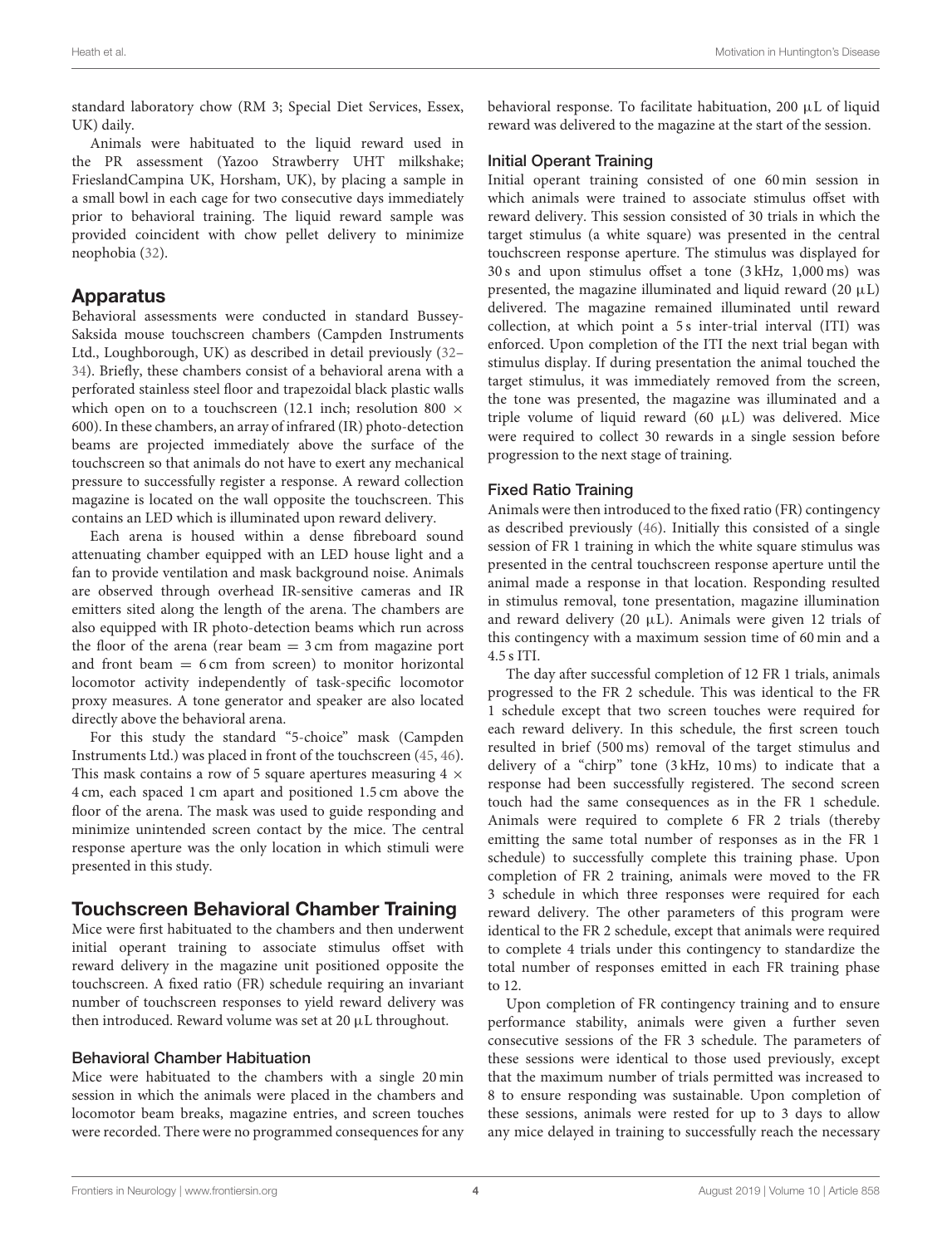performance criteria. All animals were then given two further 8 trial sessions of the FR 3 schedule and permitted to progress to the PR assessment upon completion of 8 trials in a single session. This training protocol resulted in one R6/1 animal being delayed by a single session.

## Progressive Ratio Assessment

PR assessment was conducted as previously reported [\(45,](#page-11-11) [46\)](#page-11-12). The schedule parameters used were identical to those established in the FR contingency training, except that upon successful completion of a trial the subsequent response requirement for reward delivery was increased on a linear +2 basis (i.e., a PR 2 schedule requiring 1, 3, 5, 7, 9 responses, etc.). To minimize differential reward exposure, a limit of 45 trials was applied in these sessions. An inactivity timeout was also enforced that specified if an animal did not make a screen response after 5 min of stimulus display or make a magazine entry within 5 min of reward delivery, the behavioral session ended and the mouse was removed from the chamber.

Breakpoint was operationally defined as the number of responses emitted to obtain the last reward before inactivity time out or session completion. The total number of screen responses was also analyzed to enable assessment of responses emitted beyond those required for the last successfully completed trial. Response rate was calculated via conversion of the interreinforcer interval to rate per trial [\(53–](#page-11-19)[55\)](#page-11-20). Rates for individual subjects were fitted with a negative exponential function  $y = a^{-bx}$ where y represents response rate, a represents y intercept, –b represents decay, and x represents trials [\(44,](#page-11-10) [55,](#page-11-20) [56\)](#page-11-21). The intercept (a) and decay (–b) parameters were then extracted and tested for between-group statistical significance.

Animals were given three consecutive PR 2 sessions and the mean performance of each animal was used for analysis. PR data were collected when the animals were 11 weeks of age to ensure that the well-characterized age-dependent impairment in motor output in this strain [\(52\)](#page-11-18) did not confound any observed differences in task performance.

## Locomotor Activity Assessment

The locomotor capabilities of the animals used in this study were also evaluated on the same day as the final PR assessment session. For this assessment the touchscreen chambers were converted to the "autoshaping" configuration [\(32,](#page-10-24) [57\)](#page-11-22) to provide a distinct context for the animals. In this configuration the magazine was moved to a central location directly in front of the touchscreen and the five aperture mask was replaced with a two aperture version with one aperture on either side of the magazine. To further enhance the contextual difference, the houselight was illuminated during this assessment. In this evaluation, mice were placed in the chambers for 10 min and in that time the number of locomotor activity beam breaks, magazine entries and screen touches was recorded. This provides a proxy assessment of locomotor activity based on the exploration of a relatively novel environment and should not be confounded by factors related to the PR assessment. It therefore provides a reliable evaluation of motoric capabilities.

## Statistical Analyses

Analyses were conducted using the open-source statistical environment R [\(58\)](#page-11-23). Variables were checked for normality using the Shapiro-Wilk test. For the human participants, data were compared using Mann-Whitney U-tests. Cohen's d effect size was computed for all comparisons. Correlations were analyzed using Spearman rank coefficients. For the rodent data, Welch's two sample t-tests were applied. Unless otherwise indicated, data are presented as mean  $\pm$  standard error of the mean. The Bonferroni correction for multiple comparisons was applied as necessary, and all analyses are two-tailed at an α level of 0.05.

# RESULTS

# Huntington's Disease Patients Show Reduced Motivation on the Touchscreen PR Task

Patients demonstrated a significantly reduced breakpoint value relative to controls (Control mean:  $312.9 \pm 146.4$  (SD); Patient mean: 110.4  $\pm$  111.8 (SD); *U* = 394.0, *p* < 0.001, *d* = 1.6) (**[Figure 1A](#page-7-0)**). Running rate was also significantly reduced in the patient group (Control:  $0.5 \pm 0.1$  responses per second; Patient:  $0.2 \pm 0.1$  responses per second;  $U = 17.0, p < 0.001, d = 2.2$ ). Post reinforcement pause was significantly elevated in patients (Control:  $0.95 \pm 0.42$  s; Patient:  $2.6 \pm 1.2$  s;  $U = 56.0, p < 0.001$ ,  $d = 1.4$ .

Breakpoints in the patient group were highly correlated with their total functional capacity, a global indicator of functional decline in everyday activities with lower scores indicating more severe impairment ( $r = 0.45$ ,  $p < 0.05$ ), but not with their UHDRS total motor scores ( $r = -0.37$ ,  $p = 0.09$ ). Furthermore, neither total functional capacity or UHDRS total motor scores were significantly correlated with the post reinforcement pause or running rate ( $p$  values  $> 0.17$ ).

## Questionnaire-Derived Apathy Levels Correlate With PR Performance

The mean control group apathy score using LARS-e was 27.9  $\pm$ 7.2%. The mean apathy score in the patient group using AES was  $61.9 \pm 15.3$ %. A significant negative correlation was detected between apathy questionnaire score (higher indicating greater apathy) and PR breakpoint value across the groups ( $r = -0.52$ ,  $p < 0.001$ ) (**[Figure 1B](#page-7-0)**), suggesting that higher levels of everyday apathy were associated with reduced motivation in the PR task.

## R6/1 Transgenic Mice Exhibit Reduced Motivation in the Touchscreen PR Assessment at 11 Weeks of Age

R6/1 mice were significantly less motivated to obtain the palatable strawberry milkshake reward relative to wildtype littermates as assessed by breakpoint [mean WT breakpoint:  $19.92 \pm 1.38$ ; mean R6/1 breakpoint: 12.94  $\pm$  1.00;  $t_{(48.162)} = 4.0879$ ;  $p \lt$ 0.001;  $d = 1.09$ ; **[Figure 2A](#page-8-0)**] and total screen touches [mean WT total touches:  $134.78 \pm 16.63$ ; mean R6/1 total touches: 65.28  $\pm$  7.94;  $t_{(39,603)} = 3.7714$ ;  $p < 0.001$ ;  $d = 0.97$ ; **[Figure 2B](#page-8-0)**]. Post reinforcement pause was also significantly elevated in the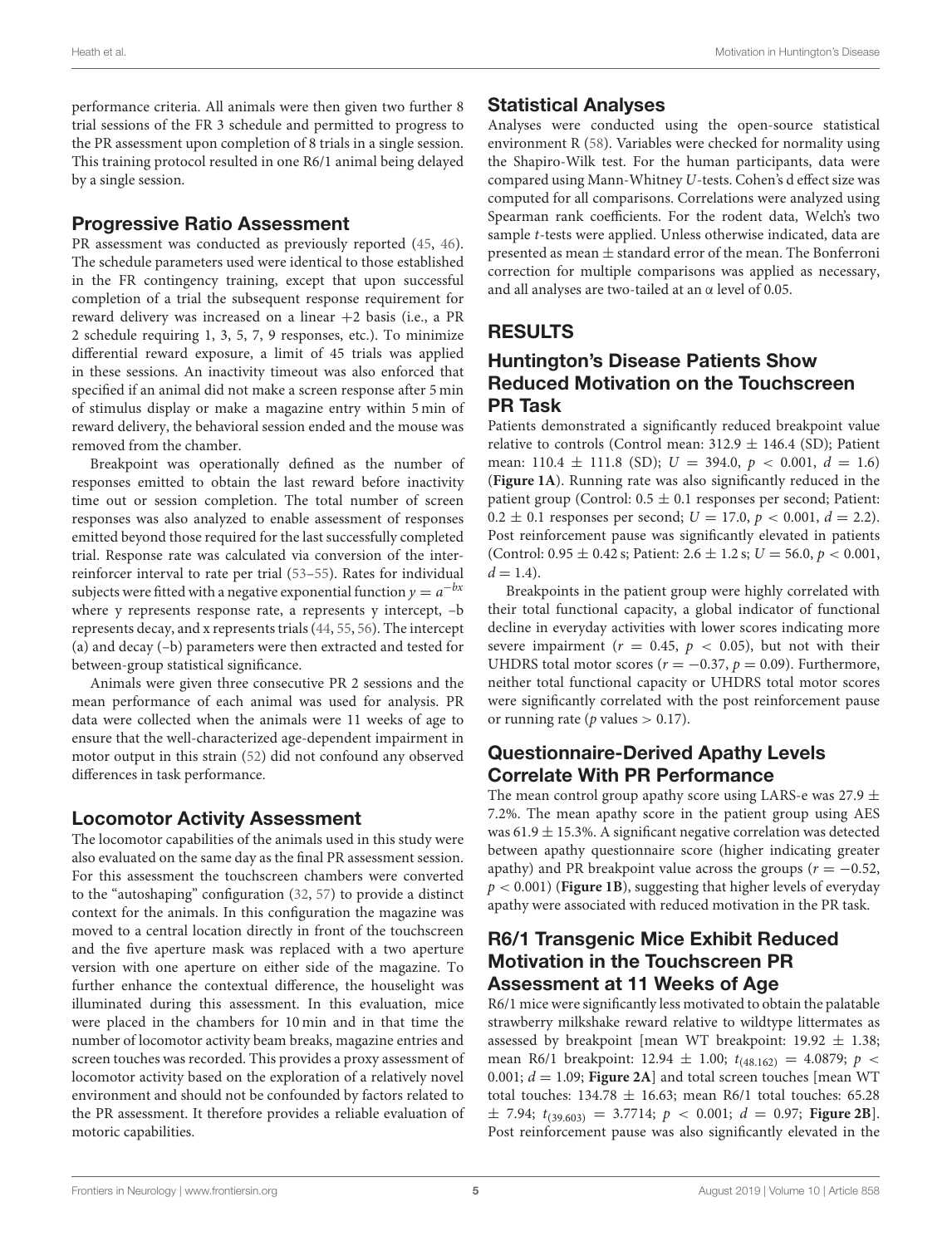

<span id="page-7-0"></span>R6/1 animals relative to WT [mean WT PRP: 13.73  $\pm$  1.07; mean R6/1 PRP: 27.84  $\pm$  2.56;  $t_{(29.606)} = -5.0861$ ;  $p < 0.001$ ; d = −1.53; **[Figure 2C](#page-8-0)**].

## R6/1 Transgenic Mice Exhibit Reduced Maximal Operant Output in Touchscreen PR

Comparison of the estimated peak PR response rate, which represents the projected maximum possible rate of touchscreen responding, indicated a significant reduction in R6/1 animals relative to wildtype littermates, consistent with a lower intrinsic motivational baseline [WT: 22.76  $\pm$  1.08; R6/1: 12.45  $\pm$  1.03;  $t_{(45,687)} = 6.892$ ;  $p < 0.001$ ;  $d = 1.96$ ; **[Figure 2D](#page-8-0)**]. In contrast, comparison of the response decay rate, which represents the decline in the rate of touchscreen responding across the PR session, revealed no significant effect of genotype [WT: 0.20  $\pm$  0.014; R6/1: 0.25  $\pm$  0.037;  $t_{(26.075)} = -1.159$ ;  $p = 0.2568$ ; **[Figures 2E,F](#page-8-0)**].

## Touchscreen PR Performance Was Not Confounded by Generalized Locomotor Disturbance or Body Weight Changes in R6/1 Mice

R6/1 touchscreen PR performance was assessed at 11 weeks of age which is ∼4 weeks prior to the onset of any reported motor deficits in this HD model [\(52\)](#page-11-18). To confirm the absence of any potentially confounding motoric deficits, the locomotor activity of the animals was assessed in a novel configuration of the touchscreen chamber.

No significant differences were detected between R6/1 and WT littermates across several measures including the number of infrared beam breaks across the chamber floor adjacent to the reward magazine [WT: 26.69  $\pm$  2.27; R6/1: 26.68  $\pm$  3.01;  $t_{(41.715)} = -0.0569$ ;  $p = 0.9549$ ], the number of infrared beam breaks across the floor of the chamber adjacent to the left side of the touchscreen [WT: 80.31  $\pm$  5.28; R6/1: 94.05  $\pm$  9.55;  $t_{(33.475)}$  $= 1.2585$ ;  $p = 0.2169$ ], the number of infrared beam breaks across the floor of the chamber adjacent to the right side of the touchscreen [WT: 79.93  $\pm$  7.50; R6/1: 75.82  $\pm$  7.29;  $t_{(48.358)}$  =  $-0.39318$ ;  $p = 0.6959$ ], the number of ambulatory transitions from the touchscreen to the magazine [WT:  $16.28 \pm 1.19$ ; R6/1:  $14.32 \pm 1.33$ ;  $t_{(45.944)} = -1.0941$ ;  $p = 0.2796$ , the number of touches recorded on the left side of the touchscreen [WT: 55.14  $\pm$ 3.52; R6/1: 51.77  $\pm$  3.95;  $t_{(45,899)} = -0.63641$ ;  $p = 0.5277$ ] and the number of touches recorded on the right side of the touchscreen [WT: 49.24  $\pm$  3.68; R6/1: 56.77  $\pm$  5.82;  $t_{(36.74)} = 1.0932$ ;  $p =$ 0.2814]. A numerical but non-significant increase in the number of magazine entries made by the R6/1 animals was detected [WT: 9.86  $\pm$  1.35; R6/1: 19.82  $\pm$  4.90;  $t_{(24.2)} = 1.9605; p = 0.06155$ .

Age-dependent changes in body weight have also been reported in the R6/1 mice [\(52\)](#page-11-18) and as this PR assessment was based on the collection of a palatable strawberry milkshake reward it was important to exclude this factor as a contributor to the observed performance impairment. Comparison of body weight during the PR assessment, when expressed as the mean (WT: 22.95  $\pm$  0.33g; R6/1: 22.54  $\pm$  0.42 g;  $p = 0.4459$ ) or as the mean percentage of free feeding weight (WT: 89.03  $\pm$  0.90; R6/1: 87.64  $\pm$  0.67;  $p = 0.2213$ ), revealed no significant differences between the genotypes.

## **DISCUSSION**

In this study, we have demonstrated the potential of a fully quantitative, touchscreen-delivered motivational assessment to detect apathy-like behavior in HD patients and a wellcharacterized rodent disease model.

Specifically, we have shown that manifest HD patients exhibit lower breakpoints relative to healthy controls in a touchscreen PR assessment. Critically, task performance was related to everyday levels of apathy as determined by behavioral questionnaires, but not motor scores. Using an analogous rodent touchscreen PR assessment, we found that the R6/1 transgenic HD mouse model exhibited lower breakpoints relative to wildtype littermates in the absence of any generalized locomotor disturbance.

Our finding of increased apathy in patients on an established questionnaire is consistent with previous studies [\(7,](#page-10-25) [10,](#page-10-5) [13\)](#page-10-7). The extent of apathy on such scales has been related to reduced quality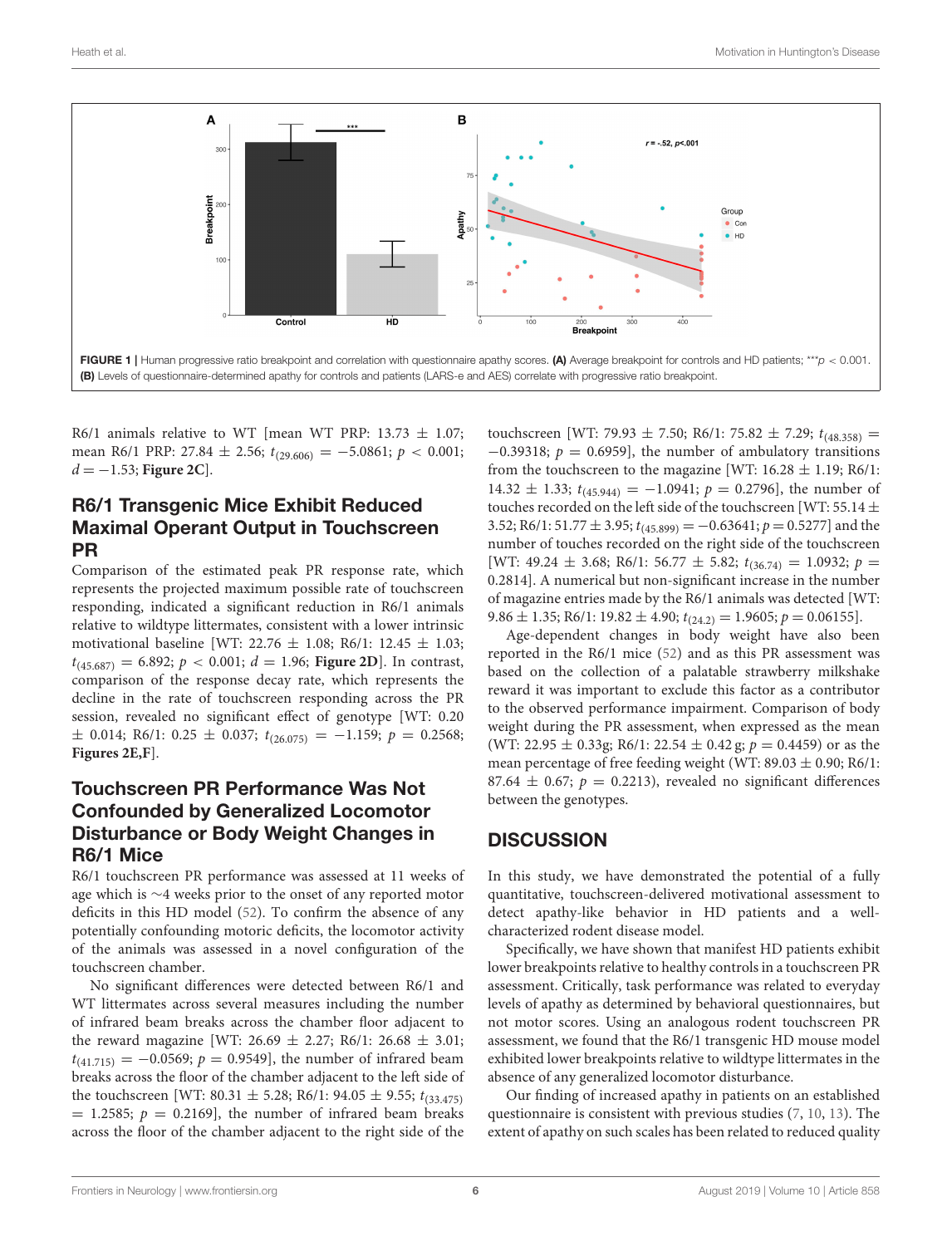

<span id="page-8-0"></span>of life [\(59\)](#page-11-24), highlighting the importance of apathy as a therapeutic target. The correlation between PR breakpoint and the AES we identified suggests that touchscreen PR may provide an effective approach to objectively measure apathy in HD. On the basis that apathy severity can be quantitated using this approach, touchscreen PR may ultimately be a useful tool to objectively assess motivation deficits in future studies that can inform the mechanistic basis of apathy and serve as an outcome measure in interventional studies.

Our patient group comprised a convenience sample of individuals attending our HD clinic, and therefore represents a wide range of disease stages. The degree of patient engagement with the task that we observed here highlights the potential for the touchscreen PR platform to be used for longitudinal motivational assessment of patients across the whole disease course. It will be important in future work to further validate the task in cohorts at discrete disease stages to determine its sensitivity to detect motivational deficits, particularly in the prodromal phase when such deficits may be subtle. Following such prodromal patients longitudinally using the touchscreen PR platform represents a further important future validation study, as does appropriate evaluation of test-retest reliability.

Given that our patient cohort was a convenience sample, a wide range of different pharmacotherapies was represented. That touchscreen PR was able to detect a motivational impairment emphasizes the point that current HD treatment approaches are unable to effectively ameliorate the apathy associated with this condition [\(10,](#page-10-5) [14,](#page-10-8) [17\)](#page-10-11). However, the pharmacotherapeutic heterogeneity in the sample, coupled with concerns around medications used in HD potentially exacerbating neuropsychiatric symptom severity [\(14\)](#page-10-8) means we cannot rule out the possibility that the magnitude of apathy detected in some of the patients here may have been enhanced by their medication profile. In order to fully disentangle the relative contributions of medication and pathophysiology to the level of motivation quantitated by touchscreen PR in HD, assessment of cohorts with uniform pharmacotherapeutic profiles or cohorts in which medication is temporarily suspended will be necessary in future studies.

The impaired PR performance exhibited by the R6/1 mice, ahead of any motor deficits, further increases the face and construct validity of these animals as a means to explore HD motivational deficits [\(60\)](#page-11-25). Impairments in motivation to earn reward have been reported in other HD rodent models including the BAC HD, z Q175 KI and Hdh mouse strains  $(61-65)$ and the BACHD rat [\(66–](#page-11-28)[68\)](#page-11-29). Given that the R6/1 mouse is widely studied, particularly with respect to novel therapeutics, it offers a powerful platform, in combination with the PR task, to deliver novel insights into the pathophysiological mechanisms underlying this early onset HD symptom and to evaluate potential therapeutic avenues.

The striking consistency between the human and rodent PR data observed here complements findings in touchscreen studies targeting other cognitive domains involving humans and mice carrying mutations in a schizophrenia-related gene [\(35,](#page-11-1) [69\)](#page-12-0) and in Alzheimer's patients and a rodent disease model [\(26,](#page-10-20) [36\)](#page-11-2). Our findings establish the utility of this approach in the context of Huntington's disease. As such, touchscreen PR may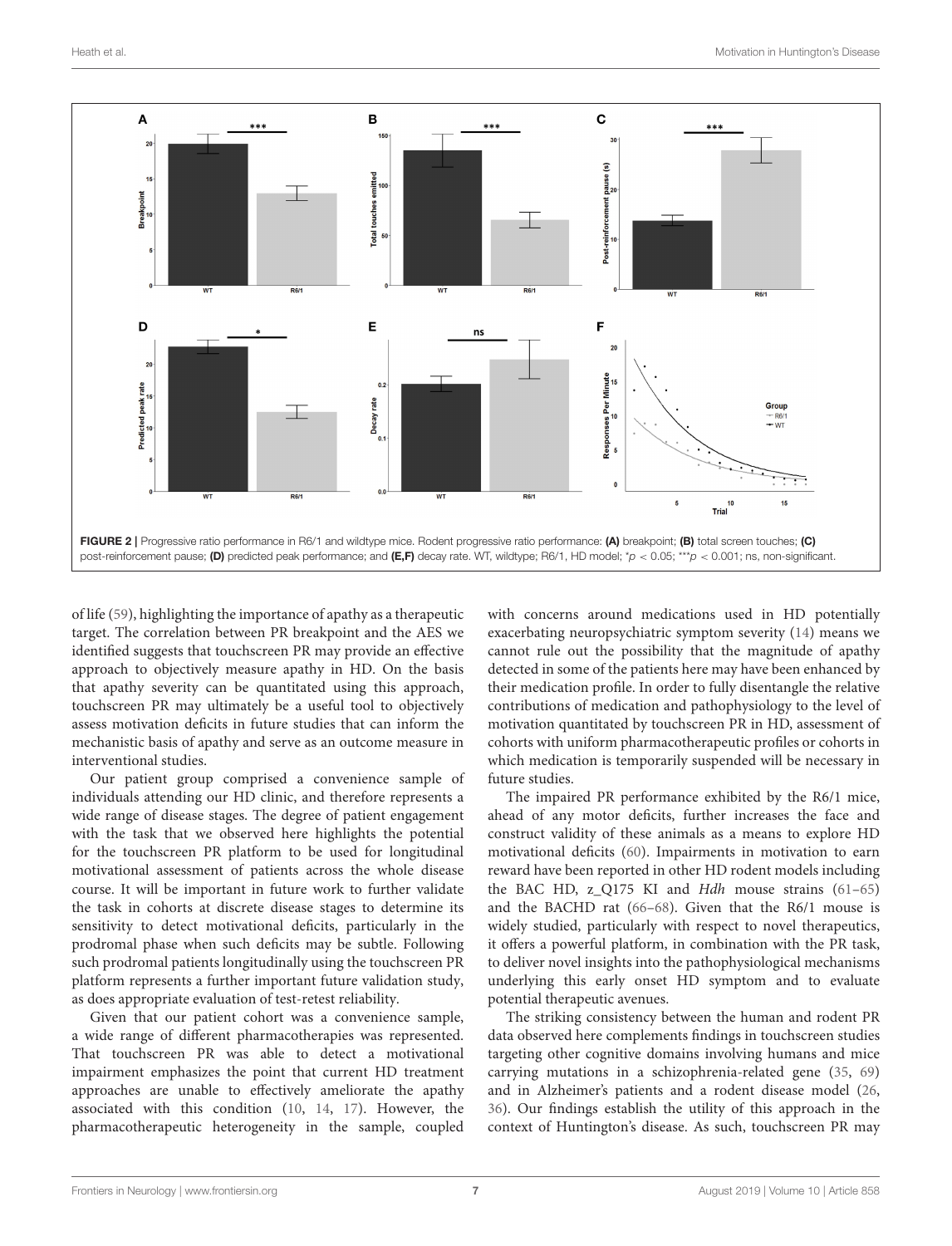ultimately facilitate apathy-targeted therapeutic translation in HD by standardizing the assessment and output measures used to evaluate motivation in both patient and model systems.

A challenge of evaluating motivation using effort expenditure tasks in movement disorder patients and corresponding rodent models is the potential for confounding due to generalized motor slowing and motor impairment. While the reduced breakpoint observed in patients here was accompanied by reduced running rate and increased post reinforcement pause, PR task performance was not significantly correlated with clinical assessment scores of motor function. These results suggest that gross motoric deficits are unlikely to account for the observed PR deficits.

Similarly, the R6/1 model is known to develop significant motoric dysfunction [\(52\)](#page-11-18) which could likewise contribute to PR performance deficits. However, when general locomotor activity was assessed, no significant impairments were observed. Consistent with the patient data, R6/1 mice also exhibited a significantly increased post-reinforcement pause—a parameter that typically is associated with changes in motivational state as opposed to locomotor activity [\(70,](#page-12-1) [71\)](#page-12-2). Indeed, given this absence of a motoric impairment in the transgenic animals, the significant reduction in estimated peak response rate in the R6/1 group observed here is therefore consistent with a lower intrinsic motivational baseline in these animals [\(55\)](#page-11-20). Taken together, these observations indicate that the profound impairment in PR performance detected in the R6/1 animals was not due to motor impairment but rather represents a genuine motivational deficit.

In this study, we have demonstrated the utility of the touchscreen PR paradigm in a representative clinical sample of HD and detected the expression of an apathy-like phenotype in a well-characterized rodent model of the disease. Future studies employing this approach are now required to measure apathy at different disease stages in both clinical and preclinical contexts. More broadly, the findings reported here highlight the potential for the touchscreen PR schedule to provide an important platform upon which to investigate the neurobiological underpinnings of disrupted motivation and to evaluate novel interventions intended to ameliorate such disruptions across a range of neurodegenerative and neuropsychiatric disorders. These findings also indicate the capacity for the touchscreen PR schedule to be leveraged for either forward or reverse translational studies in this area.

However, these conclusions should be tempered by noting the assessment of a convenience patient sample here, which represents heterogenous disease state and pharmacotherapeutic administration profiles. Similarly, while this study contributes crucial further evidence of the cross-species translational capabilities of touchscreen delivered cognitive assessments [\(26,](#page-10-20) [35,](#page-11-1) [36,](#page-11-2) [69\)](#page-12-0) the considerable degree of face validity between the human and non-human touchscreen assessments achieved here does not, in the absence of further validation, guarantee the presence of similar levels of construct and predictive validity. Efforts to evaluate construct and predictive validity are advancing for a range of touchscreen tasks [\(72,](#page-12-3) [73\)](#page-12-4) and given the long history of PR schedules in studies of non-human species [\(37,](#page-11-3) [74\)](#page-12-5) and the resulting substantial evidence base covering the effects of a range of manipulations on performance, combined with the recent implementation of PR schedules in humans [\(31,](#page-10-23) [74\)](#page-12-5), such validation studies for PR are now eminently feasible. Indeed, with these considerations in mind, an important development will therefore be to apply this translational paradigm in a cohort of premanifest individuals who are not yet exhibiting the motor signs of HD. Such a group would more closely reflect the early stage deficits we have shown in the 11 week old R6/1 mice here.

Taken together, we have established the utility of touchscreen PR as an approach for the objective, fully quantitative assessment of motivation in HD. To develop apathy-targeted therapeutics for HD and other neuropsychiatric disorders, it will be necessary to identify the specific sub-processes of motivated behavior that are disrupted as well as the underlying circuitry and neurochemical alterations. It follows that sound translational models in which putative therapeutics can be evaluated will be essential for progress in this area. The cross-species validated touchscreen PR paradigm, as a proxy measure for apathy, has the potential to address these needs and ultimately support improved treatments for this symptom in Huntington's disease and other disorders.

# DATA AVAILABILITY

The mouse raw data supporting the conclusions of this manuscript will be made available by the authors, without undue reservation, to any qualified researcher. The data from human participants cannot be made available as the ethics did not cover open data sharing.

# AUTHOR CONTRIBUTIONS

CH, CO'C, BP, and SM organized and performed experiments. CH, BP, and CO'C designed and performed statistical analyses which were reviewed by the other authors and wrote the first draft of the manuscript. RB, BS, TR, LS, and TB provided key resources, access to critical research infrastructure and oversight of the project. CH and CO'C made revisions based on the review and critique provided by all the other authors. All the authors contributed to the conception and design of the study. BS and TR are co-inventors of the Human Touchscreen Progressive Ratio Task.

# FUNDING

CH, LS, and TB were supported by an NC3Rs Project Grant (NC/N001451/1). CO'C was supported by a National Health and Medical Research Council of Australia Neil Hamilton Fairley Fellowship (GNT1091310) and by the Wellcome Trust (200181/Z/15/Z). BP was supported by a Medical Research Council Ph.D. studentship. RB was supported by an NIHR award of a Biomedical Research Center to Addenbrooke's Hospital/University of Cambridge. SM was supported by an NIHR Rare Diseases Translational Research Collaboration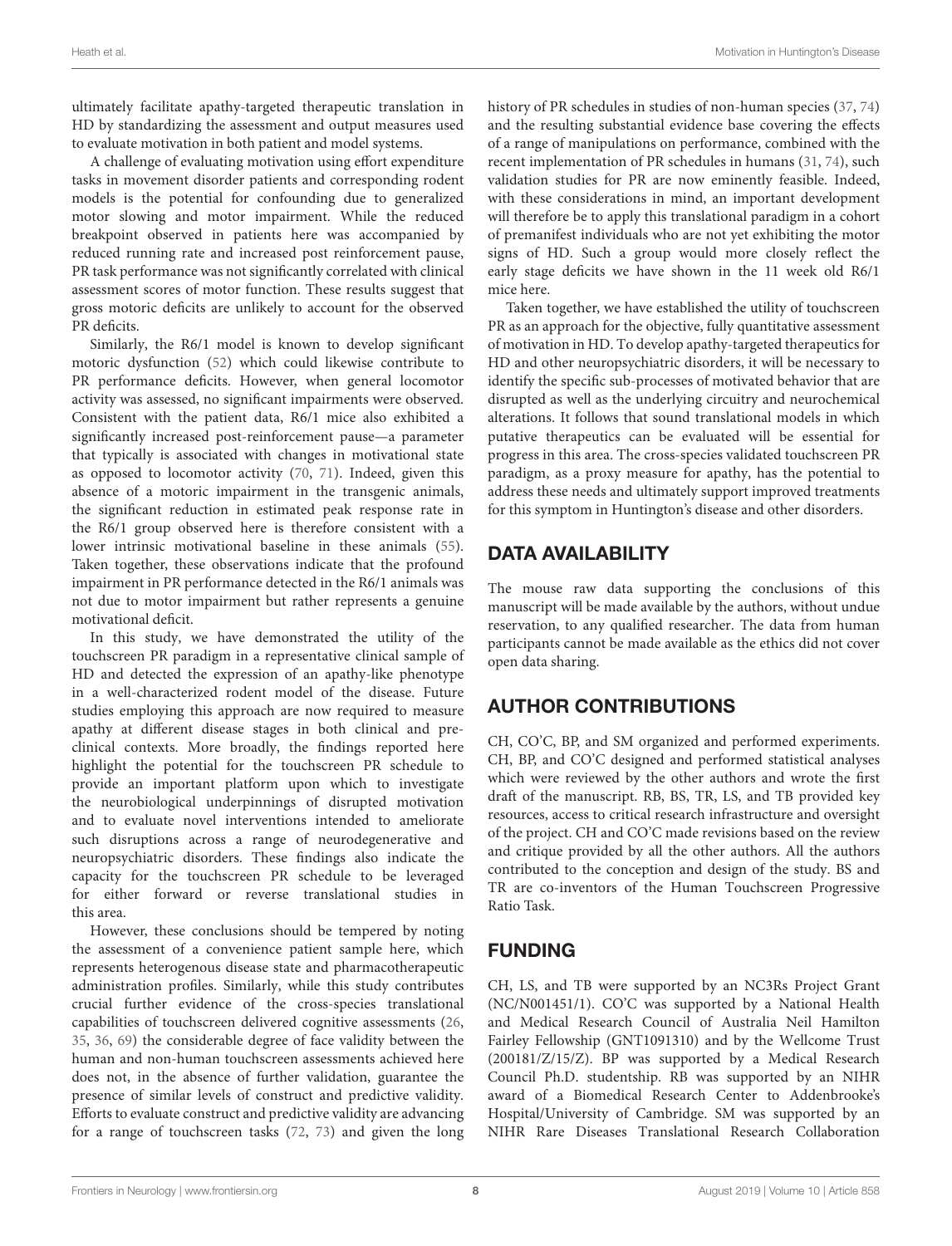fellowship. TR and BS were supported by the MRC under Grant MR/J011894/1. The Behavioral and Clinical Neuroscience Institute was supported by a joint award from the MRC

**REFERENCES** 

- <span id="page-10-0"></span>1. Marin RS. Apathy: a neuropsychiatric syndrome. J Neuropsychiatry Clin Neurosci. (1991) 3:243–54. doi: [10.1176/jnp.3.3.243](https://doi.org/10.1176/jnp.3.3.243)
- 2. Levy R, Dubois B. Apathy and the functional anatomy of the prefrontal cortex-basal ganglia circuits. Cereb Cortex. (2006) 16:916–28. doi: [10.1093/cercor/bhj043](https://doi.org/10.1093/cercor/bhj043)
- 3. Starkstein SE, Leentjens AFG. The nosological position of apathy in clinical practice. J Neurol Neurosurg Psychiatry. (2008) 79:1088–92. doi: [10.1136/jnnp.2007.136895](https://doi.org/10.1136/jnnp.2007.136895)
- <span id="page-10-1"></span>4. Robert P, Onyike CU, Leentjens AFG, Dujardin K, Aalten P, Starkstein S, et al. Proposed diagnostic criteria for apathy in Alzheimer's disease and other neuropsychiatric disorders. Eur Psychiatry. (2009) 24:98–104. doi: [10.1016/j.eurpsy.2008.09.001](https://doi.org/10.1016/j.eurpsy.2008.09.001)
- <span id="page-10-2"></span>5. Krishnamoorthy A, Craufurd D. Treatment of apathy in Huntington's disease and other movement disorders. Curr Treat Options Neurol. (2011) 13:508–19. doi: [10.1007/s11940-011-0140-y](https://doi.org/10.1007/s11940-011-0140-y)
- 6. Foussias G, Agid O, Fervaha G, Remington G. Negative symptoms of schizophrenia: clinical features, relevance to real world functioning and specificity versus other CNS disorders. Eur Neuropsychopharmacol. (2014) 24:693–709. doi: [10.1016/j.euroneuro.2013.10.017](https://doi.org/10.1016/j.euroneuro.2013.10.017)
- <span id="page-10-25"></span>7. Mason S, Barker RA. Rating apathy in Huntington's disease: patients and companions agree. J Huntingt Dis. (2015) 4:49–59. doi: [10.3233/JHD-140133](https://doi.org/10.3233/JHD-140133)
- <span id="page-10-3"></span>8. Cummings J, Friedman JH, Garibaldi G, Jones M, Macfadden W, Marsh L, et al. Apathy in neurodegenerative diseases: recommendations on the design of clinical trials. J Geriatr Psychiatry Neurol. (2015) 28:159–73. doi: [10.1177/0891988715573534](https://doi.org/10.1177/0891988715573534)
- <span id="page-10-4"></span>Ramos ARS, Garrett C. Huntington's disease: premotor phase. Neurodegener Dis. (2017) 17:313–22. doi: [10.1159/000481172](https://doi.org/10.1159/000481172)
- <span id="page-10-5"></span>10. van Duijn E, Craufurd D, Hubers AAM, Giltay EJ, Bonelli R, Rickards H, et al. Neuropsychiatric symptoms in a European Huntington's disease cohort (REGISTRY). J Neurol Neurosurg Psychiatry. (2014) 85:1411–8. doi: [10.1136/jnnp-2013-307343](https://doi.org/10.1136/jnnp-2013-307343)
- <span id="page-10-6"></span>11. van Duijn E, Kingma EM, van der Mast RC. Psychopathology in verified Huntington's disease gene carriers. J Neuropsychiatry Clin Neurosci. (2007) 19:441–8. doi: [10.1176/jnp.2007.19.4.441](https://doi.org/10.1176/jnp.2007.19.4.441)
- 12. Tabrizi SJ, Langbehn DR, Leavitt BR, Roos RA, Durr A, Craufurd D, et al. Biological and clinical manifestations of Huntington's disease in the longitudinal TRACK-HD study: cross-sectional analysis of baseline data. Lancet Neurol. (2009) 8:791–801. doi: [10.1016/S1474-4422\(09\)70170-X](https://doi.org/10.1016/S1474-4422(09)70170-X)
- <span id="page-10-7"></span>13. Martinez-Horta S, Perez-Perez J, van Duijn E, Fernandez-Bobadilla R, Carceller M, Pagonabarraga J, et al. Neuropsychiatric symptoms are very common in premanifest and early stage Huntington's Disease. Parkinsonism Relat Disord. (2016) 25:58–64. doi: [10.1016/j.parkreldis.2016.02.008](https://doi.org/10.1016/j.parkreldis.2016.02.008)
- <span id="page-10-8"></span>14. Anderson KE, van Duijn E, Craufurd D, Drazinic C, Edmondson M, Goodman N, et al. Clinical management of neuropsychiatric symptoms of huntington disease: expert-based consensus guidelines on agitation, anxiety, apathy, psychosis and sleep disorders. J Huntingt Dis. (2018) 7:355–66. doi: [10.3233/JHD-180293](https://doi.org/10.3233/JHD-180293)
- <span id="page-10-9"></span>15. Thompson JC, Harris J, Sollom AC, Stopford CL, Howard E, Snowden JS, et al. Longitudinal evaluation of neuropsychiatric symptoms in Huntington's disease. J Neuropsychiatry Clin Neurosci. (2012) 24:53–60. doi: [10.1176/appi.neuropsych.11030057](https://doi.org/10.1176/appi.neuropsych.11030057)
- <span id="page-10-10"></span>16. Tabrizi SJ, Scahill RI, Owen G, Durr A, Leavitt BR, Roos RA, et al. Predictors of phenotypic progression and disease onset in premanifest and early-stage Huntington's disease in the TRACK-HD study: analysis of 36-month observational data. Lancet Neurol. (2013) 12:637–49. doi: [10.1016/S1474-4422\(13\)70088-7](https://doi.org/10.1016/S1474-4422(13)70088-7)
- <span id="page-10-11"></span>17. Goh AM, Wibawa P, Loi SM, Walterfang M, Velakoulis D, Looi JC. Huntington's disease: neuropsychiatric manifestations

and Wellcome Trust (G00001354) and by the Wellcome Trust grant, TREAT-HD - targeting neurodegeneration in HD, RG88257 (RNAG/449).

of Huntington's disease. Australas Psychiatry. (2018) 26:366–75. doi: [10.1177/1039856218791036](https://doi.org/10.1177/1039856218791036)

- <span id="page-10-12"></span>18. Edlinger M, Seppi K, Fleischhacker W, Hofer A. Treatment of psychotic and behavioral symptoms with clozapine, aripiprazole, and reboxetine in a patient with Huntington's disease. Int Clin Psychopharmacol. (2013) 28:214–6. doi: [10.1097/YIC.0b013e328361e145](https://doi.org/10.1097/YIC.0b013e328361e145)
- <span id="page-10-13"></span>19. Pagonabarraga J, Kulisevsky J, Strafella AP, Krack P. Apathy in Parkinson's disease: clinical features, neural substrates, diagnosis, and treatment. Lancet Neurol. (2015) 14:518–31. doi: [10.1016/S1474-4422\(15\)00019-8](https://doi.org/10.1016/S1474-4422(15)00019-8)
- <span id="page-10-14"></span>20. Bouwens JA, van Duijn E, Cobbaert CM, Roos RAC, van der Mast RC, Giltay EJ. Plasma cytokine levels in relation to neuropsychiatric symptoms and cognitive dysfunction in Huntington's disease. J Huntingt Dis. (2016) 5:369–77. doi: [10.3233/JHD-160213](https://doi.org/10.3233/JHD-160213)
- <span id="page-10-15"></span>21. Gregory S, Scahill RI, Seunarine KK, Stopford C, Zhang H, Zhang J, et al. Neuropsychiatry and white matter microstructure in Huntington's disease. J Huntingt Dis. (2015) 4:239–49. doi: [10.3233/JHD-150160](https://doi.org/10.3233/JHD-150160)
- <span id="page-10-16"></span>22. Ceccarini J, Ahmad R, Van de Vliet L, Casteels C, Vandenbulcke M, Vandenberghe W, et al. Behavioral symptoms in premanifest Huntington disease correlate with reduced frontal CB1R levels. J Nucl Med. (2019) 60:115– 21. doi: [10.2967/jnumed.118.210393](https://doi.org/10.2967/jnumed.118.210393)
- <span id="page-10-17"></span>23. Baake V, van Duijn E, Roos RAC. Huntington's disease gene expansion carriers are aware of their degree of apathy. J Neuropsychiatry Clin Neurosci. (2018) 30:183–7. doi: [10.1176/appi.neuropsych.18020031](https://doi.org/10.1176/appi.neuropsych.18020031)
- <span id="page-10-18"></span>24. Andrews SC, Craufurd D, Durr A, Leavitt BR, Roos RA, Tabrizi SJ, et al. Executive impairment is associated with unawareness of neuropsychiatric symptoms in premanifest and early Huntington's disease. Neuropsychology. (2018) 32:958–65. doi: [10.1037/neu0000479](https://doi.org/10.1037/neu0000479)
- <span id="page-10-19"></span>25. Chong TT-J, Husain M. Chapter 17 - The role of dopamine in the pathophysiology and treatment of apathy. In: Knecht S, Studer B, editors. Progress in Brain Research, MotivationTheory, Neurobiology and Applications. Elsevier (2016). p. 389–426. Available online at: [http://www.sciencedirect.](http://www.sciencedirect.com/science/article/pii/S0079612316300607) [com/science/article/pii/S0079612316300607](http://www.sciencedirect.com/science/article/pii/S0079612316300607) (accessed November 22, 2016).
- <span id="page-10-20"></span>26. Romberg C, Mattson MP, Mughal MR, Bussey TJ, Saksida LM. Impaired attention in the 3xTgAD mouse model of Alzheimer's disease: rescue by donepezil (Aricept). J Neurosci. (2011) 31:3500–7. doi: [10.1523/JNEUROSCI.5242-10.2011](https://doi.org/10.1523/JNEUROSCI.5242-10.2011)
- 27. Romberg C, Horner AE, Bussey TJ, Saksida LM. A touch screenautomated cognitive test battery reveals impaired attention, memory abnormalities, and increased response inhibition in the TgCRND8 mouse model of Alzheimer's disease. Neurobiol Aging. (2013) 34:731–44. doi: [10.1016/j.neurobiolaging.2012.08.006](https://doi.org/10.1016/j.neurobiolaging.2012.08.006)
- 28. Nilsson SRO, Celada P, Fejgin K, Thelin J, Nielsen J, Santana N, et al. A mouse model of the 15q13.3 microdeletion syndrome shows prefrontal neurophysiological dysfunctions and attentional impairment. Psychopharmacology. (2016) 233:2151–63. doi: [10.1007/s00213-016-4265-2](https://doi.org/10.1007/s00213-016-4265-2)
- <span id="page-10-21"></span>29. Nilsson SRO, Fejgin K, Gastambide F, Vogt MA, Kent BA, Nielsen V, et al. Assessing the cognitive translational potential of a mouse model of the 22q11.2 microdeletion syndrome. Cereb Cortex. (2016) 26:3991–4003. doi: [10.1093/cercor/bhw229](https://doi.org/10.1093/cercor/bhw229)
- <span id="page-10-22"></span>30. Barnett JH, Blackwell AD, Sahakian BJ, Robbins TW. The paired associates learning (PAL) test: 30 years of CANTAB translational neuroscience from laboratory to bedside in dementia research. Curr Top Behav Neurosci. (2016) 28:449–74. doi: [10.1007/7854\\_2015\\_5001](https://doi.org/10.1007/7854_2015_5001)
- <span id="page-10-23"></span>31. Bland AR, Roiser JP, Mehta MA, Schei T, Boland H, Campbell-Meiklejohn DK, et al. EMOTICOM: a neuropsychological test battery to evaluate emotion, motivation, impulsivity, and social cognition. Front Behav Neurosci. (2016) 10:25. doi: [10.3389/fnbeh.2016.00025](https://doi.org/10.3389/fnbeh.2016.00025)
- <span id="page-10-24"></span>32. Horner AE, Heath CJ, Hvoslef-Eide M, Kent BA, Kim CH, Nilsson SRO, et al. The touchscreen operant platform for testing learning and memory in rats and mice. Nat Protoc. (2013) 8:1961–84. doi: [10.1038/nprot.2013.122](https://doi.org/10.1038/nprot.2013.122)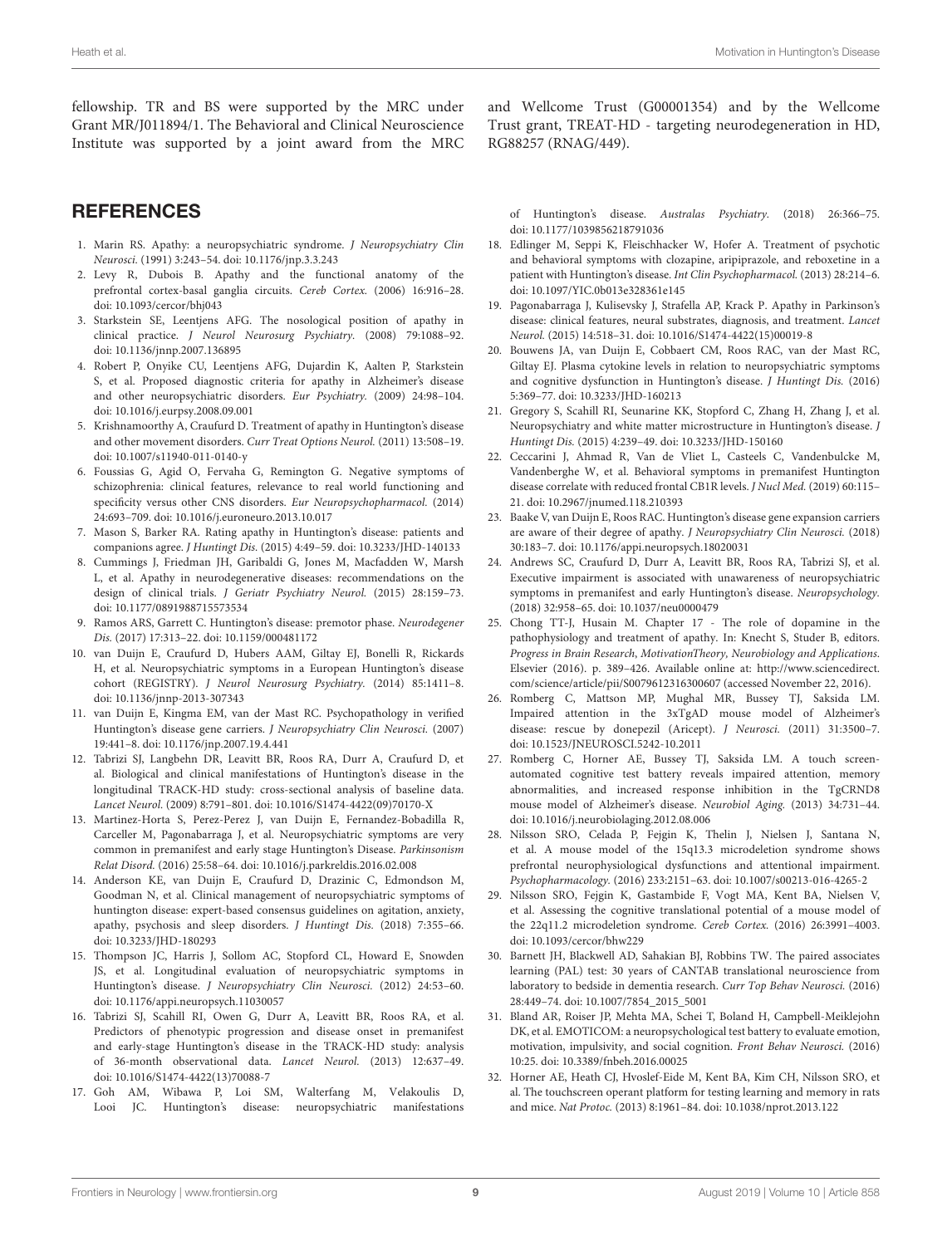- 33. Mar AC, Horner AE, Nilsson SRO, Alsiö J, Kent BA, Kim CH, et al. The touchscreen operant platform for assessing executive function in rats and mice. Nat Protoc. (2013) 8:1985–2005. doi: [10.1038/nprot.2013.123](https://doi.org/10.1038/nprot.2013.123)
- <span id="page-11-0"></span>34. Oomen CA, Hvoslef-Eide M, Heath CJ, Mar AC, Horner AE, Bussey TJ, et al. The touchscreen operant platform for testing working memory and pattern separation in rats and mice. Nat Protoc. (2013) 8:2006–21. doi: [10.1038/nprot.2013.124](https://doi.org/10.1038/nprot.2013.124)
- <span id="page-11-1"></span>35. Nithianantharajah J, McKechanie AG, Stewart TJ, Johnstone M, Blackwood DH, St Clair D, et al. Bridging the translational divide: identical cognitive touchscreen testing in mice and humans carrying mutations in a diseaserelevant homologous gene. Sci Rep. (2015) 5:14613. doi: [10.1038/srep14613](https://doi.org/10.1038/srep14613)
- <span id="page-11-2"></span>36. Romberg C, Bussey TJ, Saksida LM. Paying more attention to attention: towards more comprehensive cognitive translation using mouse models of Alzheimer's disease. Brain Res Bull. (2013) 92:49–55. doi: [10.1016/j.brainresbull.2012.02.007](https://doi.org/10.1016/j.brainresbull.2012.02.007)
- <span id="page-11-3"></span>37. Hodos W. Progressive ratio as a measure of reward strength. Science. (1961) 134:943–4. doi: [10.1126/science.134.3483.943](https://doi.org/10.1126/science.134.3483.943)
- <span id="page-11-4"></span>38. Stafford D, LeSage MG, Glowa JR. Progressive-ratio schedules of drug delivery in the analysis of drug self-administration: a review. Psychopharmacology. (1998) 139:169–84. doi: [10.1007/s002130050702](https://doi.org/10.1007/s002130050702)
- <span id="page-11-5"></span>39. Strauss GP, Whearty KM, Morra LF, Sullivan SK, Ossenfort KL, Frost KH. Avolition in schizophrenia is associated with reduced willingness to expend effort for reward on a Progressive Ratio task. Schizophr Res. (2016) 170:198– 204. doi: [10.1016/j.schres.2015.12.006](https://doi.org/10.1016/j.schres.2015.12.006)
- <span id="page-11-6"></span>40. Roane HS. On the applied use of progressive-ratio schedules of reinforcement. J Appl Behav Anal. (2008) 41:155–61. doi: [10.1901/jaba.2008.41-155](https://doi.org/10.1901/jaba.2008.41-155)
- <span id="page-11-7"></span>41. Stoops WW. Reinforcing effects of stimulants in humans: sensitivity of progressive-ratio schedules. Exp Clin Psychopharmacol. (2008) 16:503–12. doi: [10.1037/a0013657](https://doi.org/10.1037/a0013657)
- <span id="page-11-8"></span>42. Wolf DH, Satterthwaite TD, Kantrowitz JJ, Katchmar N, Vandekar L, Elliott MA, et al. Amotivation in schizophrenia: integrated assessment with behavioral, clinical, and imaging measures. Schizophr Bull. (2014) 40:1328–37. doi: [10.1093/schbul/sbu026](https://doi.org/10.1093/schbul/sbu026)
- <span id="page-11-9"></span>43. Drew MR, Simpson EH, Kellendonk C, Herzberg WG, Lipatova O, Fairhurst S, et al. Transient overexpression of striatal D2 receptors impairs operant motivation and interval timing. J Neurosci. (2007) 27:7731–9. doi: [10.1523/JNEUROSCI.1736-07.2007](https://doi.org/10.1523/JNEUROSCI.1736-07.2007)
- <span id="page-11-10"></span>44. Ward RD, Simpson EH, Kandel ER, Balsam PD. Modeling motivational deficits in mouse models of schizophrenia: behavior analysis as a guide for neuroscience. Behav Process. (2011) 87:149–56. doi: [10.1016/j.beproc.2011.02.004](https://doi.org/10.1016/j.beproc.2011.02.004)
- <span id="page-11-11"></span>45. Heath CJ, Bussey TJ, Saksida LM. Motivational assessment of mice using the touchscreen operant testing system: effects of dopaminergic drugs. Psychopharmacology. (2015) 232:4043–57. doi: [10.1007/s00213-015-4009-8](https://doi.org/10.1007/s00213-015-4009-8)
- <span id="page-11-12"></span>46. Heath CJ, Phillips BU, Bussey TJ, Saksida LM. Measuring motivation and reward-related decision making in the rodent operant touchscreen system. Curr Protoc Neurosci. (2016) 74:8.34.1–8.34.20. doi: [10.1002/0471142301.ns0834s74](https://doi.org/10.1002/0471142301.ns0834s74)
- <span id="page-11-13"></span>47. Mioshi E, Dawson K, Mitchell J, Arnold R, Hodges JR. The Addenbrooke's Cognitive Examination Revised (ACE-R): a brief cognitive test battery for dementia screening. Int J Geriatr Psychiatry. (2006) 21:1078–85. doi: [10.1002/gps.1610](https://doi.org/10.1002/gps.1610)
- <span id="page-11-14"></span>48. Wear HJ, Wedderburn CJ, Mioshi E, Williams-Gray CH, Mason SL, Barker RA, et al. The Cambridge behavioural inventory revised. Dement Neuropsychol. (2008) 2:102–7. doi: [10.1590/S1980-57642009DN20200005](https://doi.org/10.1590/S1980-57642009DN20200005)
- <span id="page-11-15"></span>49. Marin RS, Biedrzycki RC, Firinciogullari S. Reliability and validity of the Apathy evaluation scale. Psychiatry Res. (1991) 38:143–62. doi: [10.1016/0165-1781\(91\)90040-V](https://doi.org/10.1016/0165-1781(91)90040-V)
- <span id="page-11-16"></span>50. Sockeel P, Dujardin K, Devos D, Denève C, Destée A, Defebvre L. The Lille apathy rating scale (LARS), a new instrument for detecting and quantifying apathy: validation in Parkinson's disease. J Neurol Neurosurg Psychiatry. (2006) 77:579–84. doi: [10.1136/jnnp.2005.075929](https://doi.org/10.1136/jnnp.2005.075929)
- <span id="page-11-17"></span>51. Bonnelle V, Veromann K-R, Burnett Heyes S, Lo Sterzo E, Manohar S, Husain M. Characterization of reward and effort mechanisms in apathy. J Physiol Paris. (2015) 109:16–26. doi: [10.1016/j.jphysparis.2014.04.002](https://doi.org/10.1016/j.jphysparis.2014.04.002)
- <span id="page-11-18"></span>52. Mangiarini L, Sathasivam K, Seller M, Cozens B, Harper A, Hetherington C, et al. Exon 1 of the HD gene with an expanded CAG repeat is sufficient to

cause a progressive neurological phenotype in transgenic mice. Cell. (1996) 87:493–506. doi: [10.1016/S0092-8674\(00\)81369-0](https://doi.org/10.1016/S0092-8674(00)81369-0)

- <span id="page-11-19"></span>53. Bradshaw CM, Killeen PR. A theory of behaviour on progressive ratio schedules, with applications in behavioural pharmacology. Psychopharmacology. (2012) 222:549–64. doi: [10.1007/s00213-012-2771-4](https://doi.org/10.1007/s00213-012-2771-4)
- 54. Olarte-Sánchez CM, Valencia-Torres L, Cassaday HJ, Bradshaw CM, Szabadi E. Quantitative analysis of performance on a progressive-ratio schedule: effects of reinforcer type, food deprivation and acute treatment with  $\Delta^9$ -tetrahydrocannabinol (THC). Behav Process. (2015) 113:122-31. doi: [10.1016/j.beproc.2015.01.014](https://doi.org/10.1016/j.beproc.2015.01.014)
- <span id="page-11-20"></span>55. Phillips BU, Heath CJ, Ossowska Z, Bussey TJ, Saksida LM. Optimisation of cognitive performance in rodent operant (touchscreen) testing: evaluation and effects of reinforcer strength. Learn Behav. (2017) 45:252–62. doi: [10.3758/s13420-017-0260-7](https://doi.org/10.3758/s13420-017-0260-7)
- <span id="page-11-21"></span>56. Bailey MR, Jensen G, Taylor K, Mezias C, Williamson C, Silver R, et al. A novel strategy for dissecting goal-directed action and arousal components of motivated behavior with a progressive hold-down task. Behav Neurosci. (2015) 129:269–80. doi: [10.1037/bne0000060](https://doi.org/10.1037/bne0000060)
- <span id="page-11-22"></span>57. Bussey TJ, Everitt BJ, Robbins TW. Dissociable effects of cingulate and medial frontal cortex lesions on stimulus-reward learning using a novel Pavlovian autoshaping procedure for the rat: implications for the neurobiology of emotion. Behav Neurosci. (1997) 111:908–19. doi: [10.1037/0735-7044.111.5.908](https://doi.org/10.1037/0735-7044.111.5.908)
- <span id="page-11-23"></span>58. R Core Team (2013). R: A Language and Environment for Statistical Computing. R Foundation for Statistical Computing, Vienna, Austria.
- <span id="page-11-24"></span>59. Ready RE, Mathews M, Leserman A, Paulsen JS. Patient and caregiver quality of life in Huntington's disease. Mov Disord. (2008) 23:721–6. doi: [10.1002/mds.21920](https://doi.org/10.1002/mds.21920)
- <span id="page-11-25"></span>60. Mo C, Renoir T, Hannan AJ. Novel ethological endophenotypes in a transgenic mouse model of Huntington's disease. Behav Brain Res. (2015) 276:17–27. doi: [10.1016/j.bbr.2014.04.003](https://doi.org/10.1016/j.bbr.2014.04.003)
- <span id="page-11-26"></span>61. Oakeshott S, Port R, Cummins-Sutphen J, Berger J, Watson-Johnson J, Ramboz S, et al. A mixed fixed ratio/progressive ratio procedure reveals an apathy phenotype in the BAC HD and the z\_Q175 KI mouse models of Huntington's disease. PLoS Curr. (2012) 4:e4f972cffe82c0. doi: [10.1371/4f972cffe82c0](https://doi.org/10.1371/4f972cffe82c0)
- 62. Curtin PCP, Farrar AM, Oakeshott S, Sutphen J, Berger J, Mazzella M, et al. Cognitive training at a young age attenuates deficits in the zQ175 mouse model of HD. Front Behav Neurosci. (2016) 9:361. doi: [10.3389/fnbeh.2015.00361](https://doi.org/10.3389/fnbeh.2015.00361)
- 63. Covey DP, Dantrassy HM, Zlebnik NE, Gildish I, Cheer JF. Compromised dopaminergic encoding of reward accompanying suppressed willingness to overcome high effort costs is a prominent prodromal characteristic of the Q175 mouse model of Huntington's disease. J Neurosci. (2016) 36:4993–5002. doi: [10.1523/JNEUROSCI.0135-16.2016](https://doi.org/10.1523/JNEUROSCI.0135-16.2016)
- 64. Covey DP, Dantrassy HM, Yohn SE, Castro A, Conn PJ, Mateo Y, et al. Inhibition of endocannabinoid degradation rectifies motivational and dopaminergic deficits in the Q175 mouse model of Huntington's disease. Neuropsychopharmacology. (2018) 43:2056–63. doi: [10.1038/s41386-018-0107-8](https://doi.org/10.1038/s41386-018-0107-8)
- <span id="page-11-27"></span>65. Yhnell E, Dunnett SB, Brooks SP. A longitudinal operant assessment of cognitive and behavioural changes in the HdhQ111 mouse model of Huntington's disease. PLoS ONE. (2016) 11:e0164072. doi: [10.1371/journal.pone.0164072](https://doi.org/10.1371/journal.pone.0164072)
- <span id="page-11-28"></span>66. Jansson EKH, Clemens LE, Riess O, Nguyen HP. Reduced motivation in the BACHD rat model of Huntington disease is dependent on the choice of food deprivation strategy. PLoS ONE. (2014) 9:e105662. doi: [10.1371/journal.pone.0105662](https://doi.org/10.1371/journal.pone.0105662)
- 67. Clemensson EKH, Clemensson LE, Fabry B, Riess O, Nguyen HP. Further investigation of phenotypes and confounding factors of progressive ratio performance and feeding behavior in the BACHD rat model of Huntington disease. PLoS ONE. (2017) 12:e0173232. doi: [10.1371/journal.pone.0173232](https://doi.org/10.1371/journal.pone.0173232)
- <span id="page-11-29"></span>68. Clemensson EKH, Clemensson LE, Fabry B, Flunkert S, Riess O, Wronski R, et al. Correction: further investigation of phenotypes and confounding factors of progressive ratio performance and feeding behavior in the BACHD rat model of Huntington disease. PLoS ONE. (2019) 14:e0213755. doi: [10.1371/journal.pone.0213755](https://doi.org/10.1371/journal.pone.0213755)